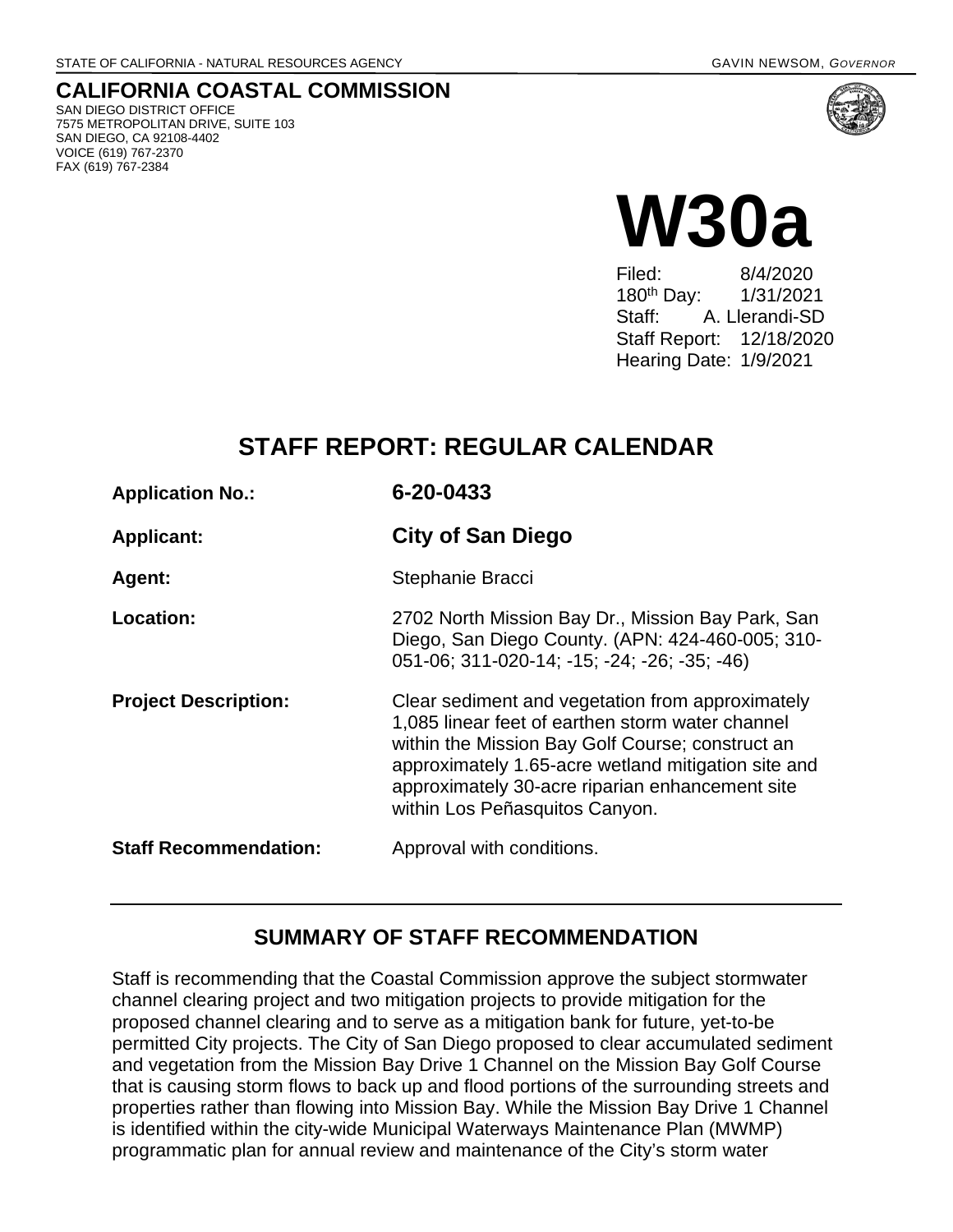infrastructure, the MWMP is currently undergoing separate permit review by the Commission (CDP Appeal No. A-6-SAN-20-0029 and CDP No. 6-20-0356). Due to the pressing need to address the blockage in this channel, the City is seeking authorization for this one-time maintenance action separately from the MWMP.

The proposed channel clearing will directly and permanently impact approximately 0.24 acre of disturbed freshwater marsh and 0.2 acre of natural flood channel requiring mitigation. Applying a 4:1 mitigation ratio to the freshwater marsh and 2:1 ratio to the natural flood channel impacts, the City is required to provide 0.96 acre and 0.4 acre of mitigation, respectively, for a total of 1.36 acres of mitigation. The City proposes to create 0.44 acre of new wetland habitat (to achieve no net loss of wetlands) and enhance 0.92 acres of riparian habitat.

The City proposes two distinct mitigation projects in the Los Peñasquitos Canyon Preserve seven miles to the north to provide mitigation for the habitat impacts arising from the proposed maintenance clearing as well as serving as a mitigation bank for future, yet-to-be permitted City projects. The two mitigation projects are the El Cuervo del Sur Phase II mitigation site (El Cuervo Phase II) and the Los Peñasquitos Canyon Preserve Phase II Enhancement project (Los Peñasquitos Phase II).

At El Cuervo Phase II site, the proposes to create 1.65 acres of new wetland habitat along Los Peñasquitos Creek for a total of, consisting of 1.65-acre wetland habitat creation mitigation credit. After deducting the 0.44 acres of wetland creation mitigation required for the channel clearing project, 1.21 acres of wetland creation mitigation credit would remain for application to future projects.

At Los Peñasquitos Phase II Enhancement site, located along Lopez Canyon Creek, the City proposes to enhance 29.26 acres of creek channel, riparian, and upland habitat through the removal of invasive plant species and the subsequent maintenance of the area free of invasive species, with occasional, focused plantings of native vegetation as needed to encourage natural vegetation recruitment. Because the 29.26-acre site is currently substantially free of invasive vegetation, estimated at 4% (1.17 acres) of total coverage, the City proposes a 30% conversion rate to produce an 8.8-acre enhancement mitigation credit. As proposed by the City, after deducting the 0.92 acres of enhancement mitigation required for the channel clearing project, 7.88 acres of enhancement mitigation credit would remain for application to future projects.

However, the Commission's staff ecologist is unable to support the City's proposed 30% conversion rate for Los Peñasquitos Phase II site. The proposed enhancement site is in very healthy condition, with natural vegetation of high quality and limited presence of invasive species. Additionally, the enhancement site consists substantially of riparian upland habitat and seasonal low-flow channel, and not wetland habitat of the kind that will be permanently impacted by the proposed maintenance clearing. Moreover, attribution of such a high amount of credit for an enhancement project that is "out-ofkind" with regards to the resource being enhanced and in a different watershed than the resources being impacted would be inconsistent with mitigation requirements for wetland impacts elsewhere in the state. While the City's certified LCP does allow greater flexibility in the composition of mitigation than is normally found in other LCPs and the Commission's own policies, the proposed mitigation must still represent a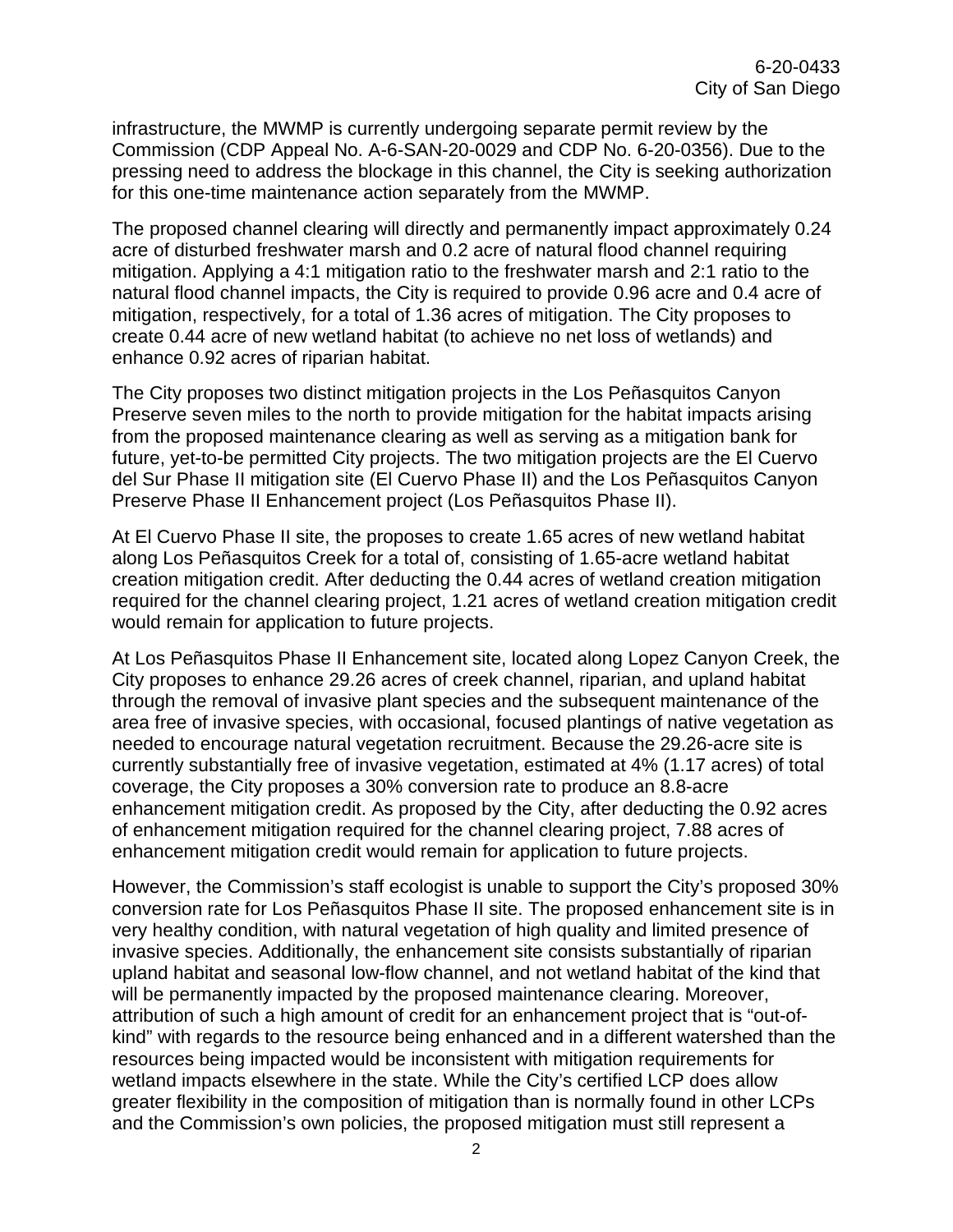significant, tangible increase in overall habitat value of the area. Considering the above factors, Dr. Koteen recommends instead that the mitigation value available at Los Peñasquitos Phase II be calculated using a divisor of 12, resulting in the 29.26-acre enhancement site producing 2.44 acres of mitigation credit. Thus, the 0.92 acre of enhancement required to fulfill the City's mitigation requirement for the proposed channel clearing should be deducted from 2.44 acres – not 8.8 acres – leaving a remaining enhancement credit of 1.52 acres available for future city projects.

The key Coastal Act issues that arise are actual or potential adverse impacts to habitat resources, water quality, and public access. Because the maintenance site is located between a popular public golf course and a major public thoroughfare **Special Condition No. 1** requires the City to submit final construction plans and staging and storage plans demonstrating that the maintenance clearing will not encroach beyond the approved project boundaries and interfere with the public's use of the golf course of major roadway. Additionally, both the El Cuervo Phase II and Los Peñasquitos Phase II mitigation sites are located in Los Peñasquitos Canyon Preserve, a popular open space park utilized by hikers, bikers, and equestrian use, so the City must submit final mitigation and monitoring plans that do not interfere or encroach into public trails and usable open space. Both the maintenance clearing and portions of the mitigation sites are located in the flood zone and receive storm runoff, so **Special Condition No. 2** places the City on formal notice of the flood risk inherent in their development and requires them to accept the risk of future flood damage. The proposed channel maintenance clearing using heavy machinery presents the risk of introducing dislodged sediment or leaking vehicle fluids into the downstream bay water, so **Special Condition No. 3** requires the City to submit a final construction best management plan detailing the measures that will be implemented to retain and treat runoff that may occur during the project. While the Mission Bay Drive Channel 1 is located between a developed golf course and major thoroughfare, it has become filled with wetland habitat over time, and is in close proximity to trees that could provide raptor habitat. Thus, **Special Condition No. 4** requires the City to conduct pre-construction habitat monitoring during the bird breed season to properly identify the presence of any nesting activity and implement appropriate buffer measures. Because the maintenance clearing will have unavoidable habitat impacts that will require appropriate mitigation, **Special Condition Nos. 5 and 6** require the City to submit final mitigation and monitoring plans for El Cuervo Phase II and Los Peñasquitos Phase II detailing the how that mitigation will be implemented in Los Peñasquitos Canyon Preserve. The maintenance clearing is expected to remove over 8,000 cubic yards of material from the channel, and **Special Condition No. 7** requires that all material exported from the project site be deposited in a legal site outside of the Coastal Zone. As the proposed development and mitigation require the review of other resource agencies, **Special Condition No. 8** requires that prior to construction, the City provide copies of any other required resource agency approval to ensure there are no contradictory requirements.

Commission staff recommends that the Commission **APPROVE** coastal development permit application 6-20-0433, as conditioned. The motion is on Page 4. The standard of review is Chapter 3 of the Coastal Act, with the local certified LCP serving as guidance.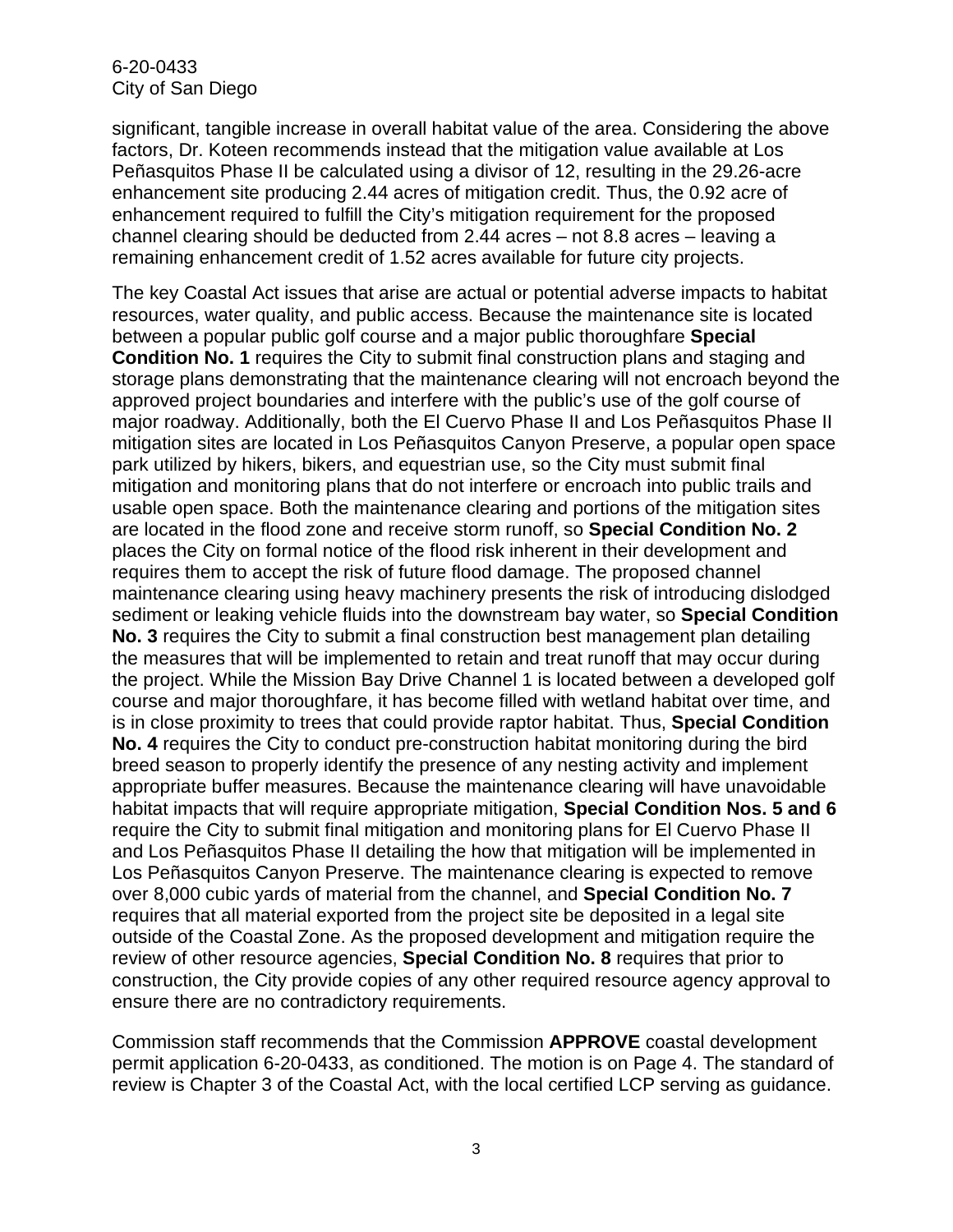# **TABLE OF CONTENTS**

| APPENDIX A - SUBSTANTIVE FILE DOCUMENTS 34 |  |
|--------------------------------------------|--|

### **EXHIBITS**

Exhibit [1 – Vicinity Map](https://documents.coastal.ca.gov/reports/2021/1/W30a/W30a-1-2021-exhibits.pdf)

- Exhibit [2 Aerial View](https://documents.coastal.ca.gov/reports/2021/1/W30a/W30a-1-2021-exhibits.pdf)
- Exhibit [3 Site Photos](https://documents.coastal.ca.gov/reports/2021/1/W30a/W30a-1-2021-exhibits.pdf)

Exhibit [4 – Project Plans](https://documents.coastal.ca.gov/reports/2021/1/W30a/W30a-1-2021-exhibits.pdf)

[Exhibit 5 – El Cuervo Phase II Mitigation Plan](https://documents.coastal.ca.gov/reports/2021/1/W30a/W30a-1-2021-exhibits.pdf) Area

[Exhibit 6 – Los Peñasquitos Phase II Enhancement Plan](https://documents.coastal.ca.gov/reports/2021/1/W30a/W30a-1-2021-exhibits.pdf) Area

[Exhibit 7 – Dr. Koteen Biological Memorandum](https://documents.coastal.ca.gov/reports/2021/1/W30a/W30a-1-2021-exhibits.pdf)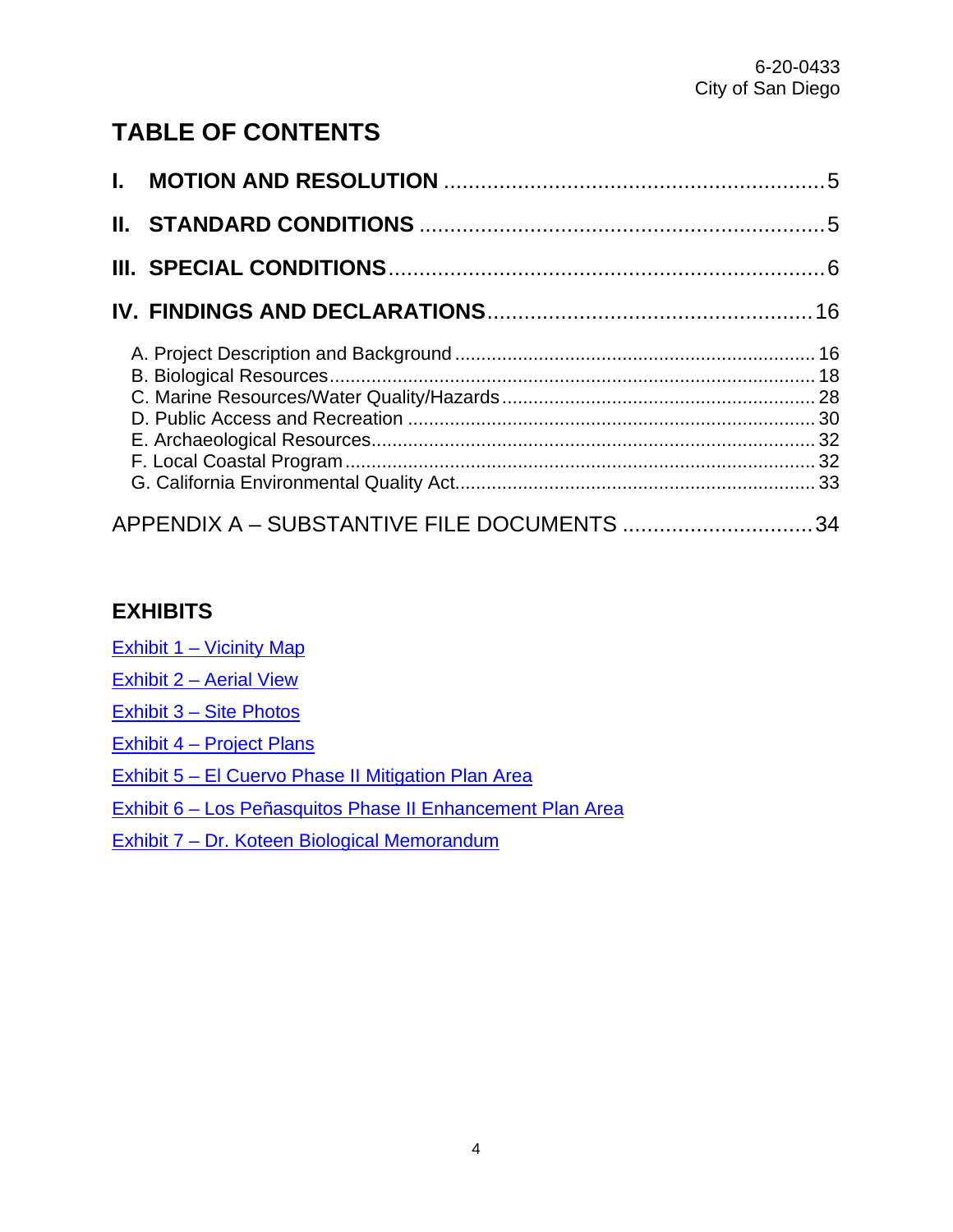# <span id="page-4-0"></span>**I. MOTION AND RESOLUTION**

#### **Motion:**

I move that the Commission approve Coastal Development Permit 6-20-0433 subject to conditions set forth in the staff recommendation specified below.

Staff recommends a **YES** vote on the foregoing motion. Passage of this motion will result in approval of the permit as conditioned and adoption of the following resolution and findings. The motion passes only by affirmative vote of a majority of Commissioners present.

#### **Resolution:**

The Commission hereby approves the Coastal Development Permit for the proposed project and adopts the findings set forth below on grounds that the development as conditioned will be in conformity with the policies of Chapter 3 of the Coastal Act. Approval of the permit complies with the California Environmental Quality Act because either 1) feasible mitigation measures and/or alternatives have been incorporated to substantially lessen any significant adverse effects of the development on the environment, or 2) there are no further feasible mitigation measures or alternatives that would substantially lessen any significant adverse impacts of the development on the environment.

# <span id="page-4-1"></span>**II. STANDARD CONDITIONS**

- **1. Notice of Receipt and Acknowledgment**. The permit is not valid and development shall not commence until a copy of the permit, signed by the applicant or authorized agent, acknowledging receipt of the permit and acceptance of the terms and conditions, is returned to the Commission office.
- **2. Expiration**. If development has not commenced, the permit will expire two years from the date on which the Commission voted on the application. Development shall be pursued in a diligent manner and completed in a reasonable period of time. Application for extension of the permit must be made prior to the expiration date.
- **3. Interpretation**. Any questions of intent of interpretation of any condition will be resolved by the Executive Director or the Commission.
- **4. Assignment**. The permit may be assigned to any qualified person, provided assignee files with the Commission an affidavit accepting all terms and conditions of the permit.
- **5. Terms and Conditions Run with the Land**. These terms and conditions shall be perpetual, and it is the intention of the Commission and the applicant to bind all future owners and possessors of the subject property to the terms and conditions.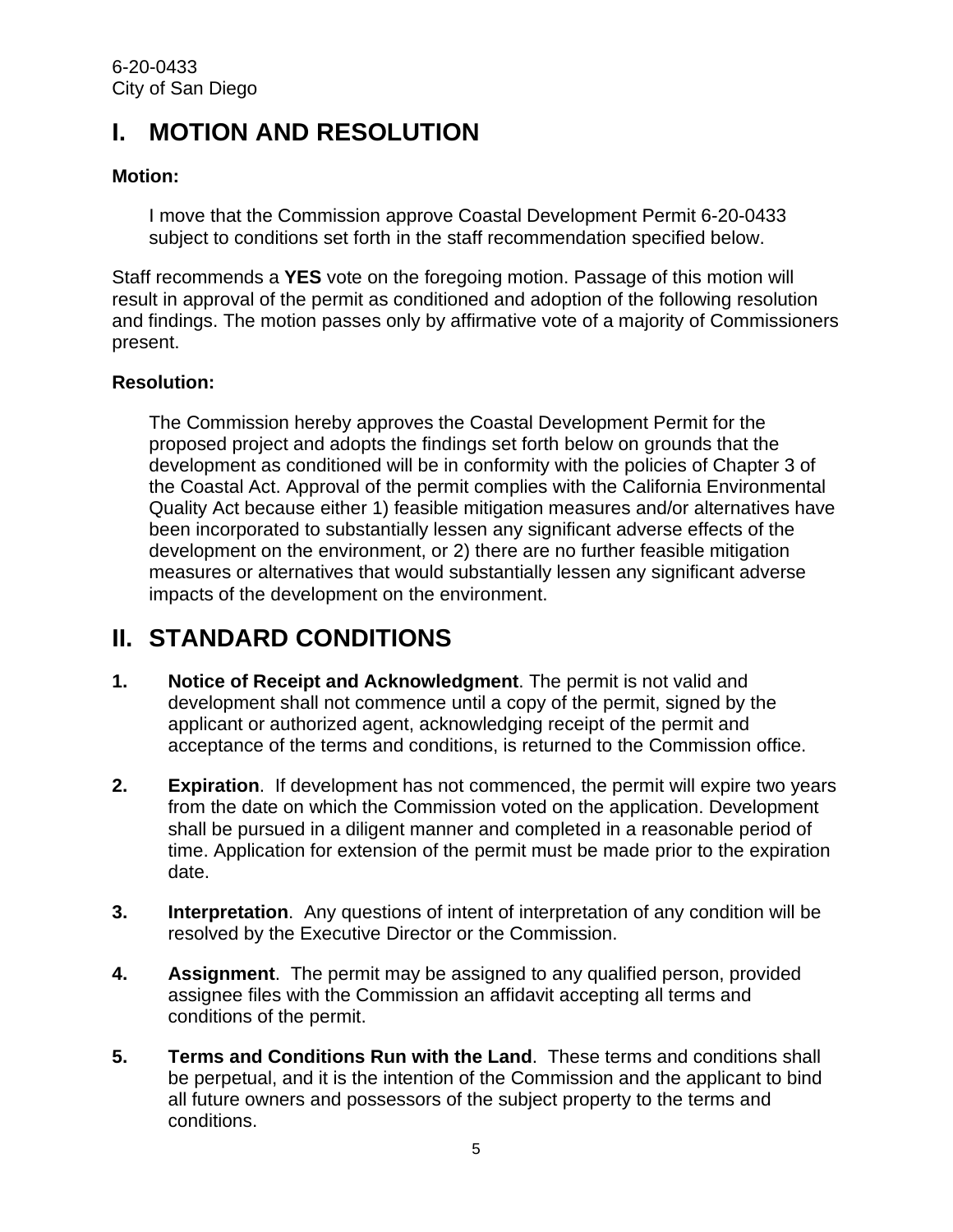# <span id="page-5-0"></span>**III. SPECIAL CONDITIONS**

#### **1. Submittal of Final Plans**

- a) **PRIOR TO ISSUANCE OF THE COASTAL DEVELOPMENT PERMIT**, the applicant shall submit, for the review and written approval of the Executive Director, two full-size sets of the following final plans:
	- i. Final project plans that conform with the plans submitted to the Commission, titled "Mission Bay Drive 1 Facility No. 3-02-130," submitted to the Commission on August 4, 2020;
	- ii. Final staging and storage plans that conform with the plans submitted to the Commission, titled "Mission Bay Drive 1 Facility No. 3-02-130," submitted to the Commission on August 4, 2020.
- b) The permittee shall undertake development in conformance with the approved final plans unless the Commission amends this permit or the Executive Director provides a written determination that no amendment is legally required for any proposed minor deviations.

#### **2. Assumption of Risk, Waiver of Liability and Indemnity Agreement**

a) By acceptance of this permit, the permittee acknowledges and agrees (i) that the site may be subject to hazards, including but not limited to storms, flooding, landslide, erosion, and earth movement; (ii) to assume the risks to the permittee and the property that is the subject of this permit of injury and damage from such hazards in connection with this permitted development; (iii) to unconditionally waive any claim of damage or liability against the Commission, its officers, agents, and employees for injury or damage from such hazards; and (iv) to indemnify and hold harmless the Commission, its officers, agents, and employees with respect to the Commission's approval of the project against any and all liability, claims, demands, damages, costs (including costs and fees incurred in defense of such claims), expenses, and amounts paid in settlement arising from any injury or damage due to such hazards.

#### 3. **Construction and Pollution Prevention Plan**

**PRIOR TO ISSUANCE OF THE COASTAL DEVELOPMENT PERMIT,** the applicant shall submit, for the review and written approval of the Executive Director, a final Construction and Pollution Prevention Plan prepared and certified by a licensed professional, that is in substantial conformance with the plan submitted by the City titled "Water Pollution Control Plan for: Mission Bay Drive Channel Maintenance," dated June 5, 2020. The final plan shall demonstrate that all construction, including, but not limited to, clearing, grading, staging, storage of equipment and materials, or other activities that involve ground disturbance; building, reconstructing, or demolishing a structure; and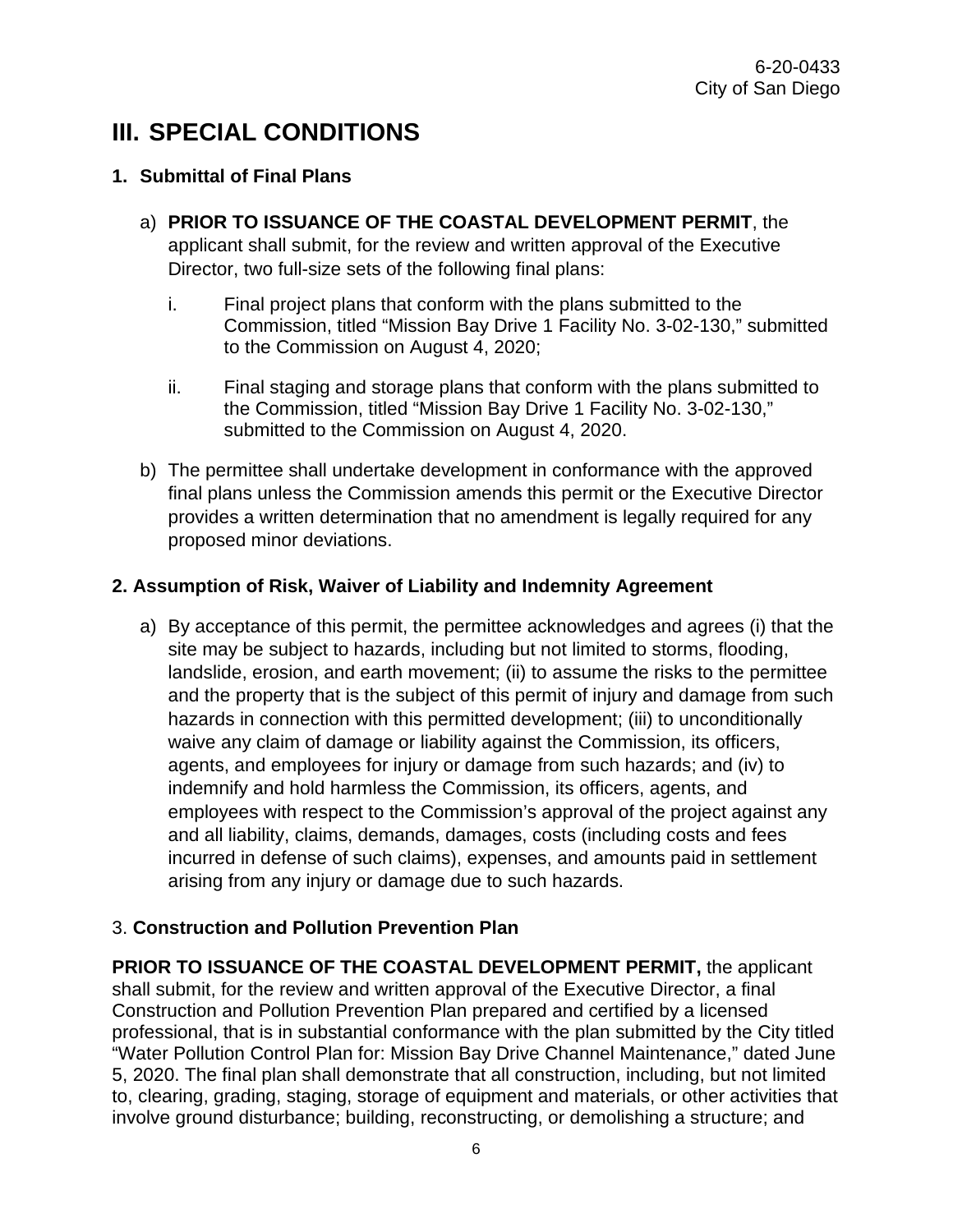creation or replacement of impervious surfaces, complies with the following requirements:

- a) **Minimize Erosion and Sediment Discharge.** During construction, erosion and the discharge of sediment off-site or to coastal waters shall be minimized through the use of appropriate Best Management Practices (BMPs), including:
	- i. Land disturbance during construction (e.g., clearing, grading, and cut-and-fill) shall be minimized, and grading activities shall be phased, to avoid increased erosion and sedimentation;
	- ii. Erosion control BMPs (such as mulch, soil binders, geotextile blankets or mats, or temporary seeding) shall be installed as needed to prevent soil from being transported by water or wind. Temporary BMPs shall be implemented to stabilize soil on graded or disturbed areas as soon as feasible during construction, where there is a potential for soil erosion to lead to discharge of sediment off-site or to coastal waters;
	- iii. Sediment control BMPs (such as silt fences, fiber rolls, sediment basins, inlet protection, sandbag barriers, or straw bale barriers) shall be installed as needed to trap and remove eroded sediment from runoff, to prevent sedimentation of coastal waters;
	- iv. Tracking control BMPs (such as a stabilized construction entrance/exit, and street sweeping) shall be installed or implemented as needed to prevent tracking sediment off-site by vehicles leaving the construction area; and
	- v. Runoff control BMPs (such as a concrete washout facility, dewatering tank, or dedicated vehicle wash area) that will be implemented during construction to retain, infiltrate, or treat stormwater and non-stormwater runoff.
- b) **Minimize Discharge of Construction Pollutants.** The discharge of other pollutants resulting from construction activities (such as chemicals, paints, vehicle fluids, petroleum products, asphalt and cement compounds, debris, and trash) into runoff or coastal waters shall be minimized through the use of appropriate BMPs, including:
	- i. Materials management and waste management BMPs (such as stockpile management, spill prevention, and good housekeeping practices) shall be installed or implemented as needed to minimize pollutant discharge and polluted runoff resulting from staging, storage, and disposal of construction chemicals and materials. BMPs shall include, at a minimum:
		- A. Covering stockpiled construction materials, soil, and other excavated materials to prevent contact with rain, and protecting all stockpiles from stormwater runoff using temporary perimeter barriers;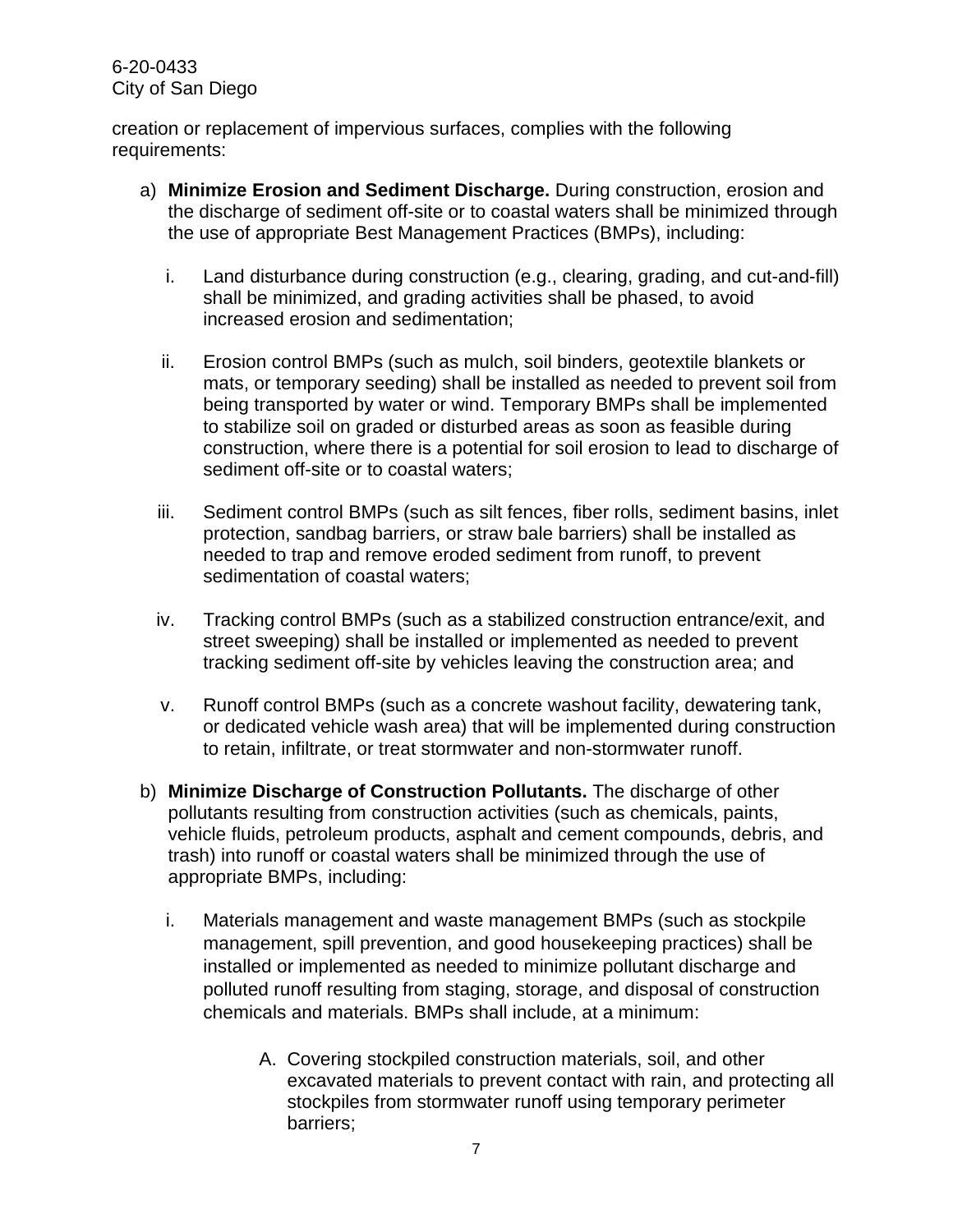- B. Cleaning up all leaks, drips, and spills immediately; having a written plan for the clean-up of spills and leaks; and maintaining an inventory of products and chemicals used on site;
- C. Proper disposal of all wastes; providing trash receptacles on site; and covering open trash receptacles during wet weather;
- D. Detaining, infiltrating, or treating runoff, if needed, prior to conveyance off-site during construction;
- ii. Fueling and maintenance of construction equipment and vehicles shall be conducted off site if feasible. Any fueling and maintenance of mobile equipment conducted on site shall not take place on the beach, and shall take place at a designated area located at least 50 feet from coastal waters, drainage courses, and storm drain inlets, if feasible (unless those inlets are blocked to protect against fuel spills). The fueling and maintenance area shall be designed to fully contain any spills of fuel, oil, or other contaminants. Equipment that cannot be feasibly relocated to a designated fueling and maintenance area (such as cranes) may be fueled and maintained in other areas of the site, provided that procedures are implemented to fully contain any potential spills.
- c) **Minimize Other Impacts of Construction Activities.** Other impacts of construction activities shall be minimized through the use of appropriate BMPs, including:
	- i. The damage or removal of non-invasive vegetation (including trees, native vegetation, and root structures) during construction shall be minimized, to achieve water quality benefits such as transpiration, vegetative interception, pollutant uptake, shading of waterways, and erosion control;
	- ii. Soil compaction due to construction activities shall be minimized, to retain the natural stormwater infiltration capacity of the soil;
	- iii. The use of temporary erosion and sediment control products (such as fiber rolls, erosion control blankets, mulch control netting, and silt fences) that incorporate plastic netting (such as polypropylene, nylon, polyethylene, polyester, or other synthetic fibers) shall be avoided, to minimize wildlife entanglement and plastic debris pollution;
- d) **Manage Construction-Phase BMPs.** Appropriate protocols shall be implemented to manage all construction-phase BMPs (including installation and removal, ongoing operation, inspection, maintenance, and training), to protect coastal water quality.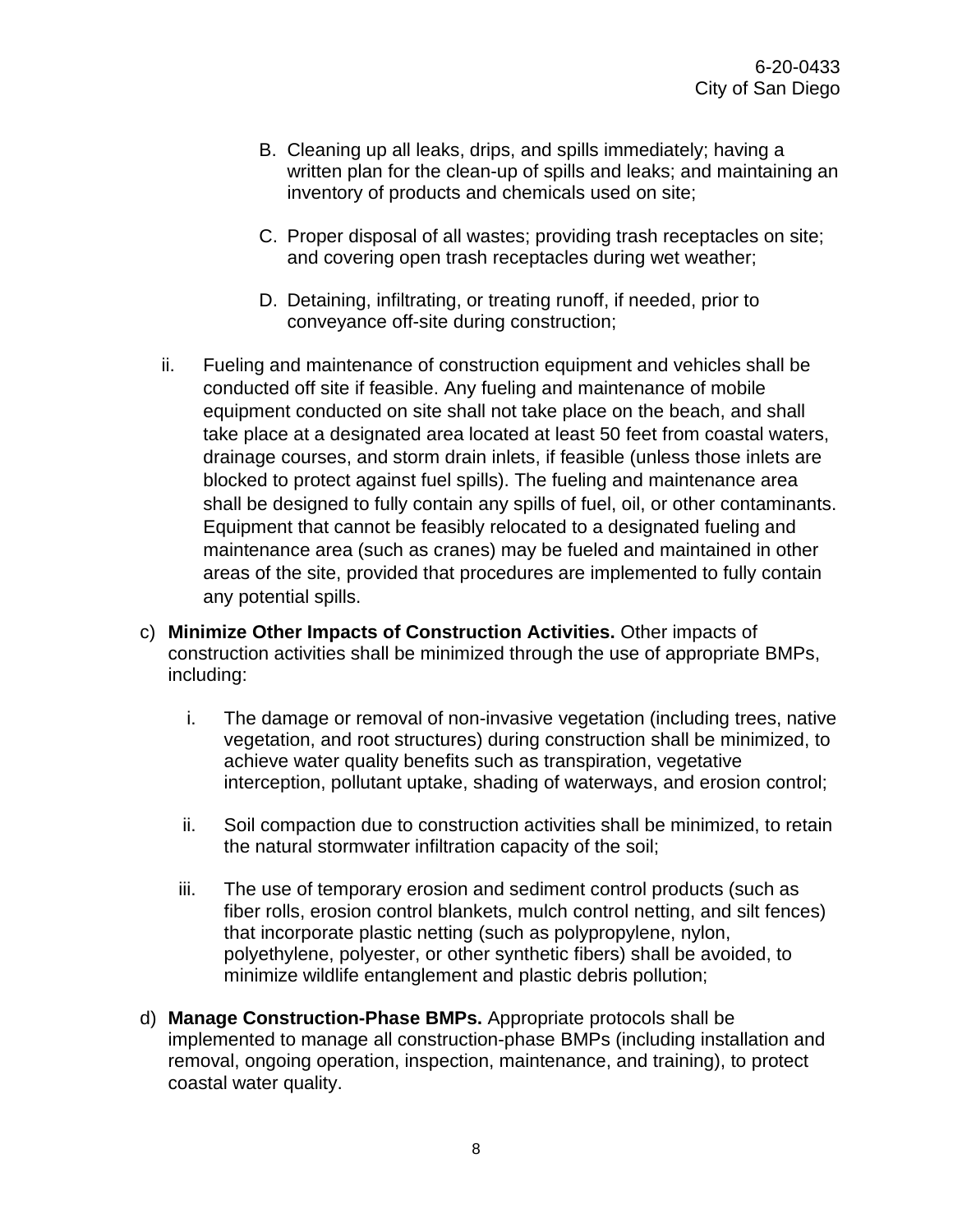- e) **Construction Site Map and Narrative Description.** The Construction and Pollution Prevention Plan shall include a construction site map and a narrative description addressing, at a minimum, the following required components:
	- i. A map delineating the construction site, construction phasing boundaries, and the location of all temporary construction-phase BMPs (such as silt fences, inlet protection, and sediment basins);
	- ii. A description of the BMPs that will be implemented to minimize land disturbance activities, minimize the project footprint, minimize soil compaction, and minimize damage or removal of non-invasive vegetation. Include a construction phasing schedule, if applicable to the project, with a description and timeline of significant land disturbance activities;
	- iii. A description of the BMPs that will be implemented to minimize erosion and sedimentation, control runoff and minimize the discharge of other pollutants resulting from construction activities. Include calculations that demonstrate proper sizing of BMPs;
	- iv. A description and schedule for the management of all construction-phase BMPs (including installation and removal, ongoing operation, inspection, maintenance, and training). Identify any temporary BMPs that will be converted to permanent post-development BMPs;
- f) **Construction Site Documents.** The Construction and Pollution Prevention Plan shall specify that copies of the signed CDP and the approved Construction and Pollution Prevention Plan be maintained in a conspicuous location at the construction job site at all times and be available for public review on request. All persons involved with the construction shall be briefed on the content and meaning of the CDP and the approved Construction and Pollution Prevention Plan, and the public review requirements applicable to them, prior to commencement of construction.
- g) **Construction Coordinator.** The Construction and Pollution Prevention Plan shall specify that a construction coordinator be designated who may be contacted during construction should questions or emergencies arise regarding the construction. The coordinator's contact information (including, at a minimum, a telephone number available 24 hours a day for the duration of construction) shall be conspicuously posted at the job site and readily visible from public viewing areas, indicating that the coordinator should be contacted in the case of questions or emergencies. The coordinator shall record the name, phone number, and nature of all complaints received regarding the construction, and shall investigate complaints and take remedial action, if necessary, within 24 hours of receipt of the complaint or inquiry.

The permittee shall undertake development in accordance with the approved Construction-Phase Pollution Prevention Plan, unless the Commission amends this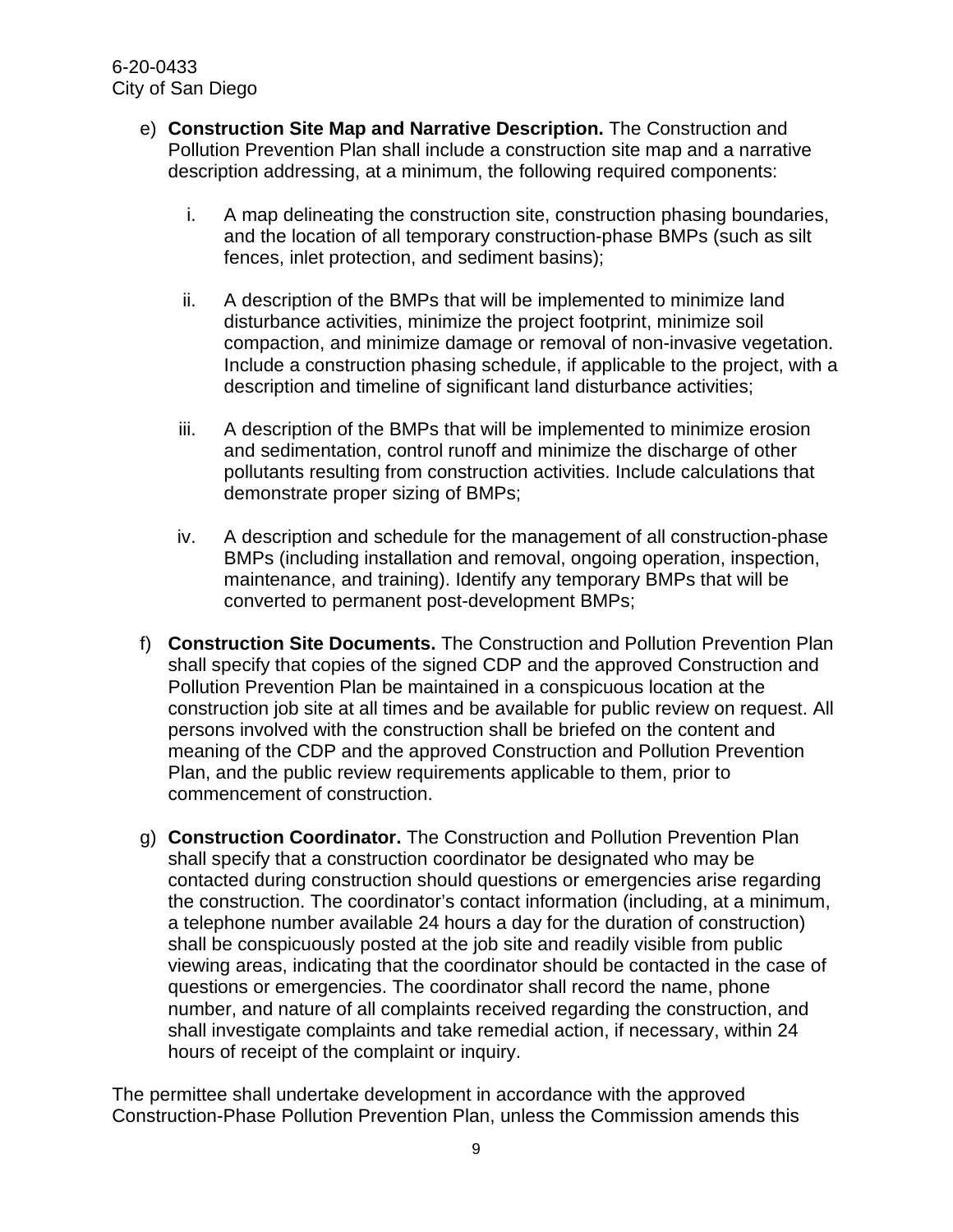permit or the Executive Director provides written determination that no amendment is legally required for any proposed minor deviations.

#### **4. Sensitive Species Monitoring**

**PRIOR TO ANY CONSTRUCTION ACTIVITIES** during bird breeding season (February  $15<sup>th</sup>$  – September 15<sup>th</sup>), a qualified biologist shall conduct a survey within 500 feet of the project site for active nests no more than seventy-two hours prior to any scheduled development. If an active nest is located, then a qualified biologist shall monitor the nest daily until project activities are no longer occurring within 300 feet of the nest or 500 feet of active birds, or until the young have fledged and are independent of the adults or the nest is otherwise abandoned. The monitoring biologist shall halt construction activities if he or she determines that the construction activities may be disturbing or disrupting the nesting activities. The monitoring biologist shall make practicable recommendations to reduce the noise or disturbance in the vicinity of the active nests or birds. This may include recommendations such as (1) turning off vehicle engines or other equipment whenever possible to reduce noise, and (2) working in other areas until the young have fledged. The monitoring biologist shall review and verify compliance with these avoidance boundaries and shall verify that the nesting effort has finished in a written report. Unrestricted construction activities may resume when no other active nests are found. The results of the site survey and any follow-up construction avoidance measures shall be documented by the monitoring biologist and submitted to the San Diego District office of the California Coastal Commission.

#### **5. Final Wetland Mitigation Plan**

- a) **PRIOR TO ISSUANCE OF THE COASTAL DEVELOPMENT PERMIT**, the applicant shall submit for review and written approval of the Executive Director a Wetland Mitigation Plan to mitigate for all wetland impacts associated with the proposed project. The Plan shall be developed in consultation with California Department of Fish and Wildlife and U.S. Fish and Wildlife Service and at a minimum shall include:
	- i. Detailed final site plans of the mitigation sites that the Executive Director concludes substantially conform with the site plan submitted to the Commission on August 4, 2020 titled "El Cuervo del Sur Phase II Mitigation Site: Conceptual Habitat Mitigation and Monitoring Plan," dated July 27, 2020, and "Los Peñasquitos Canyon Preserve Phase II Enhancement Project: Habitat Mitigation and Monitoring Plan," dated July 2020.
		- A. The final plan must delineate all impact areas (on a map that shows elevations, surrounding landforms, etc.), the types of impact (both permanent and temporary), and the exact acreage of each impact so identified;
		- B. The mitigation site shall include both the restoration area and the buffer surrounding the restoration area; and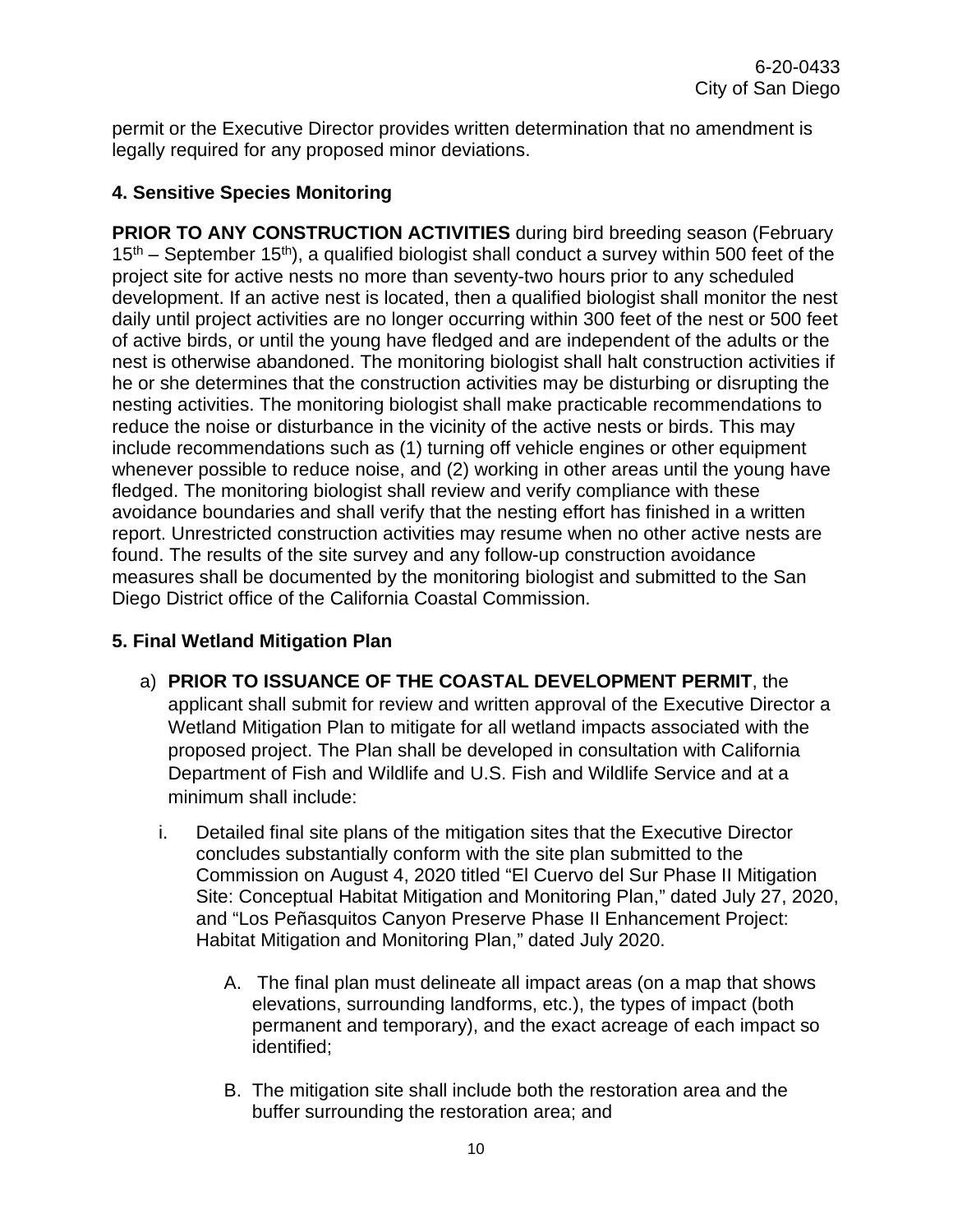- C. The final mitigation site plan shall include: existing and proposed hydrologic, soil and vegetative conditions of the mitigation site(s); engineering/grading plans and schedule; erosion control plans and schedule; weeding plans and schedule; planting plans and schedule; short- and long-term irrigation needs; on-going maintenance and management plans; and a monitoring plan consistent with Special Condition No. 6.
- ii. A baseline assessment, including photographs, of the current physical and ecological condition of the proposed restoration site, including as appropriate, a wetland delineation conducted according to the definitions in the certified LCP, a detailed site description and map showing the area and distribution of vegetation types and site topography, and a map showing the distribution and abundance of sensitive species that includes the footprint of the proposed restoration;
- iii. All wetland impacts shall be mitigated at ratio of 1:1 for temporary impacts, 2:1 for natural flood channels; 3:1 for impacts to riparian habitat, and 4:1 for impacts to freshwater marsh and disturbed wetland. For purposes of this Special Condition, removal of giant reed (Arundo) and other invasive and non-native vegetation is not considered an impact to wetlands that requires mitigation;
- iv. A description of the goals of the restoration plan and any applicable mitigation ratios. The goals should also include, as appropriate, any changes to site topography, hydrology, vegetation types, presence or abundance of sensitive species, and wildlife usage, and any anticipated measures for adaptive management in response to sea level rise or other climatic changes;
- v. A description of planned site preparation and invasive plant removal;
- vi. A restoration plan including the planting palette (seed mix and container plants), planting design, source of plant material, methods and timing of plant installation, erosion control measures, duration and use of irrigation, and measures for remediation if success criteria (performance standards) are not met. The planting palette shall be made up exclusively of native plants that are appropriate to the habitat and region and that are grown from seeds or vegetative materials obtained from local natural habitats so as to protect the genetic makeup of natural populations. Horticultural varieties shall not be used;
- vii. A plan for documenting and reporting the physical and biological "as built" condition of the restoration or mitigation site within 30 days of completion of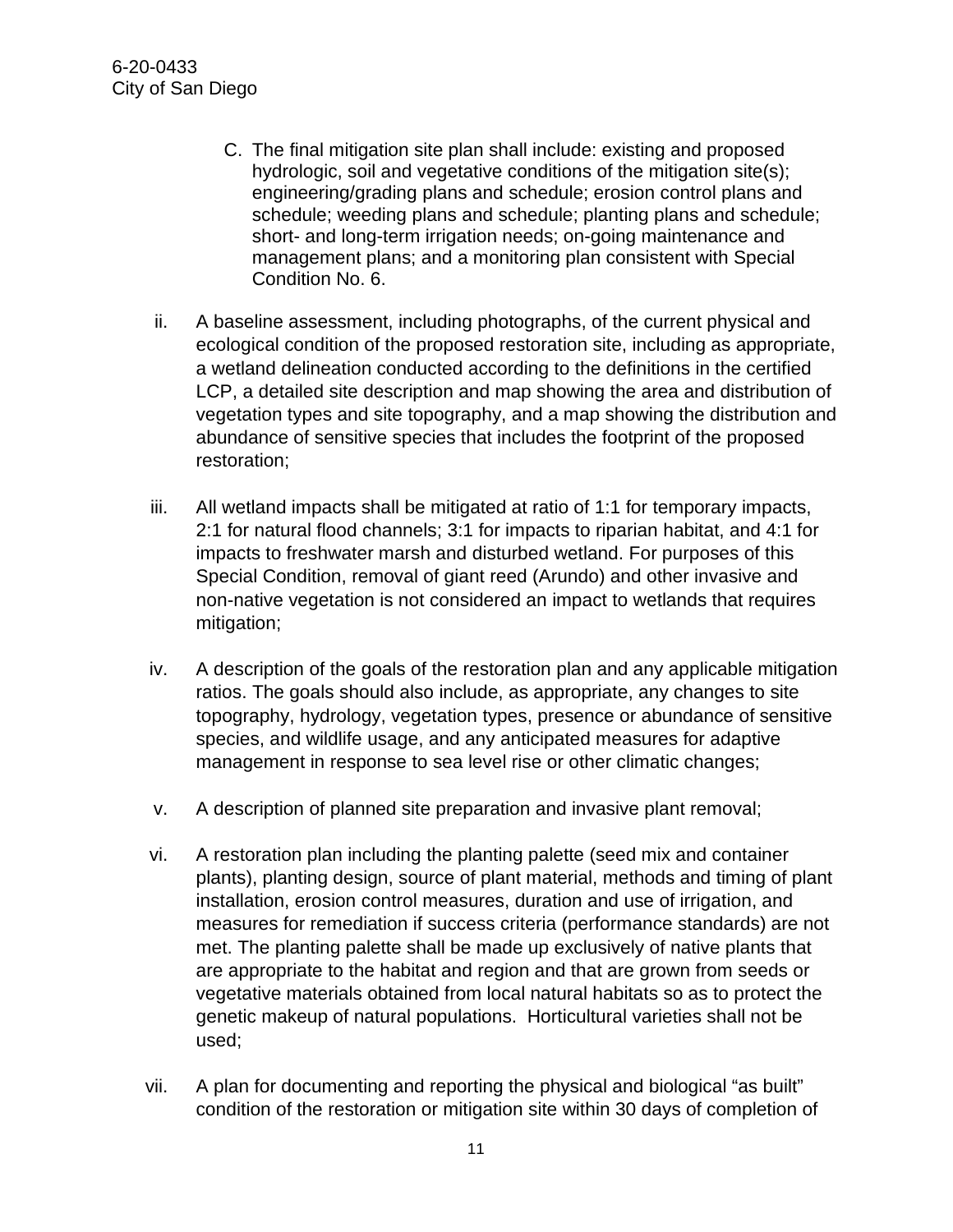the initial restoration activities. This is a simple report describing the field implementation of the approved Restoration or Mitigation Plan in narrative and photographs and reporting any problems in the implementation and their resolution, and any recommendations for future adaptive management. The "as built" assessment and report shall be completed by a qualified biologist, who is independent of the installation contractor.

- viii. Provisions for submittal of a wetland delineation of the mitigation site at the end of five years after completion of the initial restoration activities to confirm that the total acreage mitigated is consistent with required amounts.
- b) The permittee shall undertake development in conformance with the approved final plans. Any substantial changes to the plan require a permit amendment from the Commission. More minor changes to restoration plans may be approved in writing by the Executive Director if it is determined by the Executive Director that no amendment is legally required.

#### **6. Final Monitoring Plan**

- a) **PRIOR TO ISSUANCE OF THE COASTAL DEVELOPMENT PERMIT,** the applicant shall submit for review and written approval of the Executive Director a final detailed Wetland Monitoring Plan designed by a qualified wetland or restoration ecologist for monitoring of the wetland mitigation site that substantially conforms with the monitoring programs submitted to the Commission on August 4th, 2020 titled "El Cuervo del Sur Phase II Mitigation Site: Conceptual Habitat Mitigation and Monitoring Plan," dated July 27, 2020, and "Los Peñasquitos Canyon Preserve Phase II Enhancement Project: Habitat Mitigation and Monitoring Plan," dated July 2020. The monitoring Plans shall at a minimum include the following:
	- i. A plan for interim monitoring and maintenance of any restoration or mitigation site, including monitoring of a pre-approved reference site(s), including:
		- A. A schedule of all implementation, maintenance, monitoring, and reporting activities for the approved plan(s) duration;
		- B. Interim performance standards
		- C. A description of field activities that includes sampling design, number of samples and sampling methods. The number of samples should rely on a statistical power analysis to document that the planned sample size will provide adequate statistical power to detect the maximum allowable difference between the restored site and a reference site(s);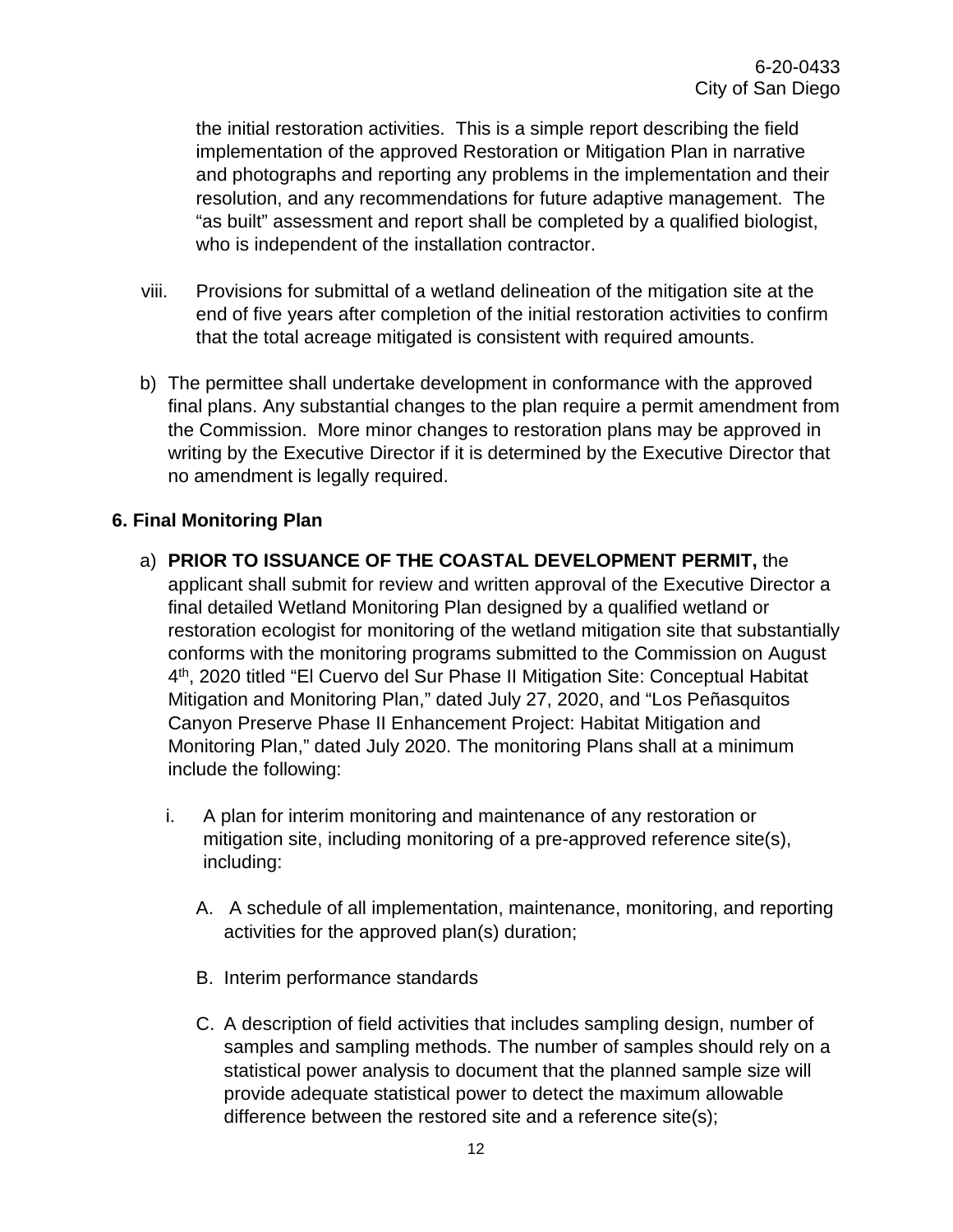- D. A monitoring period not less than 5 years, with a proposal for a second monitoring period if performance standards are not met in the initial time frame;
- E. Monitoring of changes in sea level rise, sediment dynamics, and the overall health of the wetland to allow for adaptive management, as needed. Include triggers for implementing adaptive management options; and
- F. Provision for submission of annual reports of monitoring results to the Executive Director for review and written approval for the duration of the required monitoring period, beginning the first year after submission of the "as-built" report. Each report shall be cumulative and shall summarize all previous results. Each report shall document the condition of the restoration with photographs taken from the same fixed points in the same directions. Each report shall also include a "Performance Evaluation" section where information and results from the monitoring plan are used to evaluate the status of the restoration project in relation to the interim performance standards and final success criteria.

Provisions for the submittal of a revised or supplemental restoration plan to be submitted if an annual monitoring report shows that the restoration effort is falling below the interim performance standards. Triggers shall be included in the plan to define the level of nonperformance at which the submittal of a revised or supplemental restoration plan will be required. The permittee shall submit a revised or supplemental restoration program plan within 90 days of the latest submittal to address those portions of the original program which did not meet the approved success criteria.

- ii. Final Success Criteria for each habitat type, including, as appropriate:
	- A. total species richness;
	- B. total ground cover of all vegetation and of native vegetation;
	- C. vegetative cover of dominant species;
	- D. wildlife usage including types and frequency of wildlife species;
	- E. hydrology, including timing, duration and location of water movement; and
	- F. presence and abundance of sensitive species or other individual "target" species.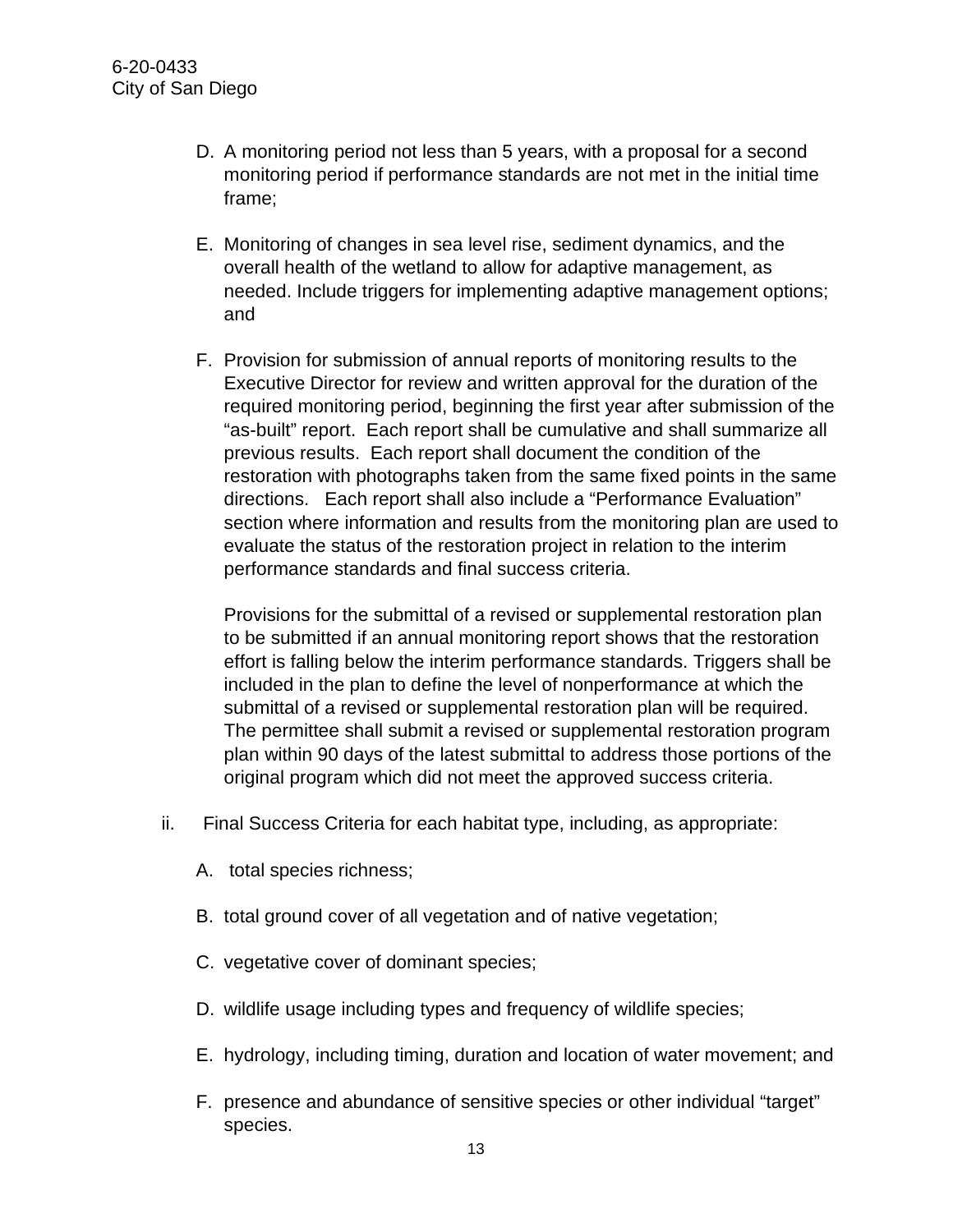- iii. The method by which "success" will be judged, including:
	- A. Type of comparison;
	- B. Identification and description, including photographs, of any high functioning, relatively undisturbed reference sites that will be used;
	- C. Test of similarity with a reference site. This could simply be determining whether the result of a census was above a predetermined threshold. Generally, it will entail a one- or two-sample t-test that determines if differences between the restoration site and the reference site are within the maximum allowable difference for each success criteria (performance standard);
	- D. A statement that final monitoring for success will occur after at least three years after which no remediation or maintenance activities take place other than weeding;
- iv. Provisions for submission of a final monitoring report to the Executive Director at the end of the final monitoring period. The final report must be prepared by a qualified restoration ecologist. The report must evaluate whether the restoration site conforms to the goals, objectives, and success criteria set forth in the approved final restoration program. The report must address all of the monitoring data collected over the monitoring period. Following the restoration, reports shall be submitted every five years to ensure that the restoration is maintained over the time period of the development.
- v. If the final report indicates that the restoration project has been unsuccessful, in part, or in whole, based on the approved success criteria (performance standards), the applicant shall submit within 90 days of the latest submittal a revised or supplemental restoration program to compensate for those portions of the original plan which did not meet the approved success criteria. The permittee shall undertake mitigation and monitoring in accordance with the approved final, revised wetland restoration or mitigation plan following all procedures and reporting requirements as outlined for the initial plan until all performance standards and success criteria are met. The revised restoration program, if necessary, shall be processed as an amendment to this coastal development permit unless the Executive Director provides a written determination that no permit amendment is legally required.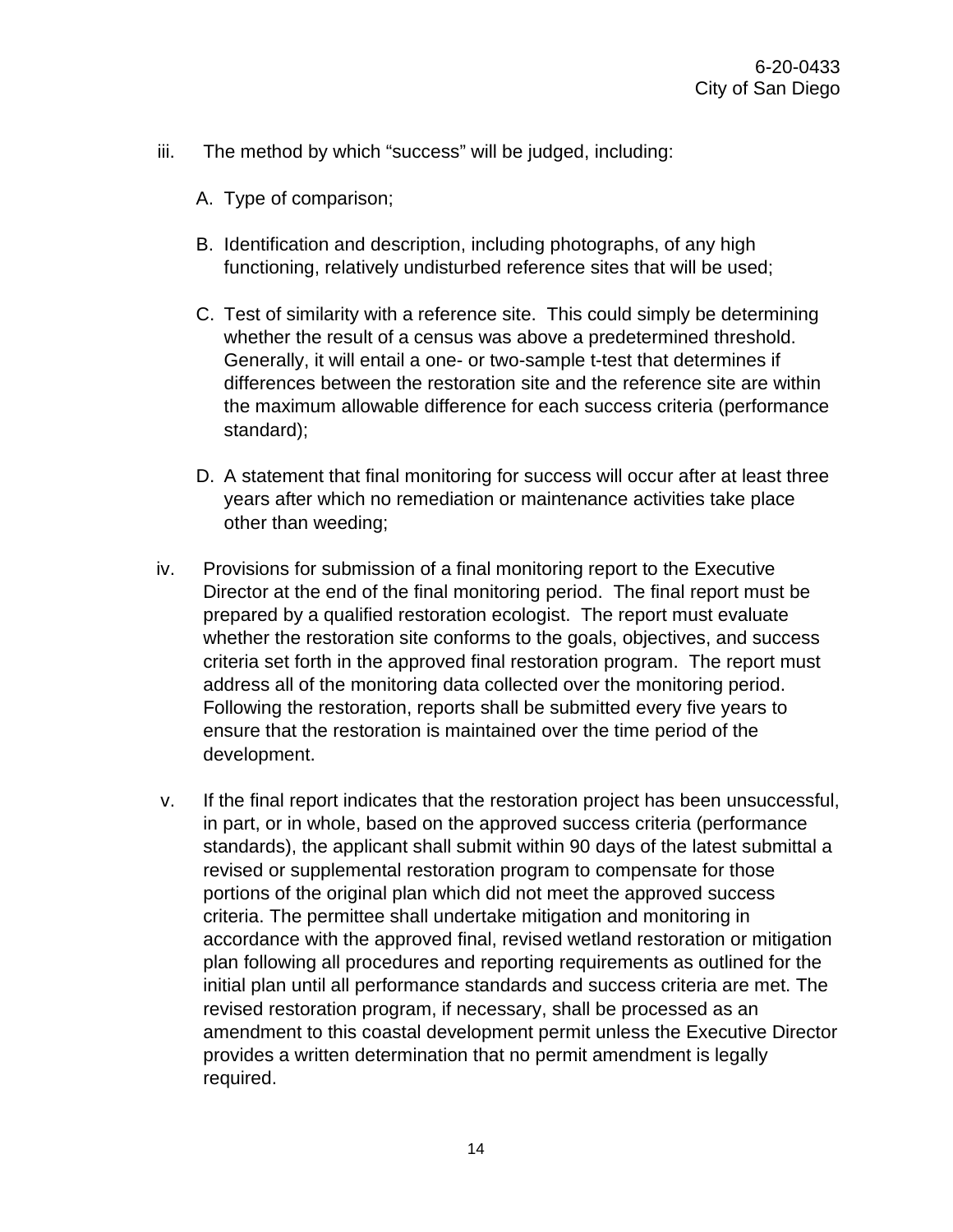> b) The permittee shall undertake monitoring and other activities listed in the Monitoring Plan in conformance with the approved final plan. Any substantial changes to the plan require a permit amendment from the Commission. More minor changes to restoration plans may be approved in writing by the Executive Director, if it is determined by the Executive Director that no amendment is legally required.

### **7. Disposal of Graded Material**

By acceptance of this permit, the applicant agrees that all excess spoils exported from the project site must be disposed of at a legal site outside of the coastal zone. Disposal of graded materials within the coastal zone will require a separate coastal development permit or an amendment to this permit.

#### **8. Other Agency Approvals**

**PRIOR TO CONSTRUCTION, the applicant shall provide to the Executive Director a** copy of all permits or letters of permission issued by all other required state or federal agencies (e.g. U.S. Fish and Wildlife Service, California Department of Fish and Wildlife, Army Corps of Engineers, Regional Water Quality Control Board, etc.), or evidence that no permit or permission is required. The applicant shall inform the Executive Director of any changes to the project required by the other permitting agencies. Such changes shall not be incorporated into the project until the applicant obtains a Commission amendment to this coastal development permit, unless the Executive Director issues a written determination that no amendment is legally required.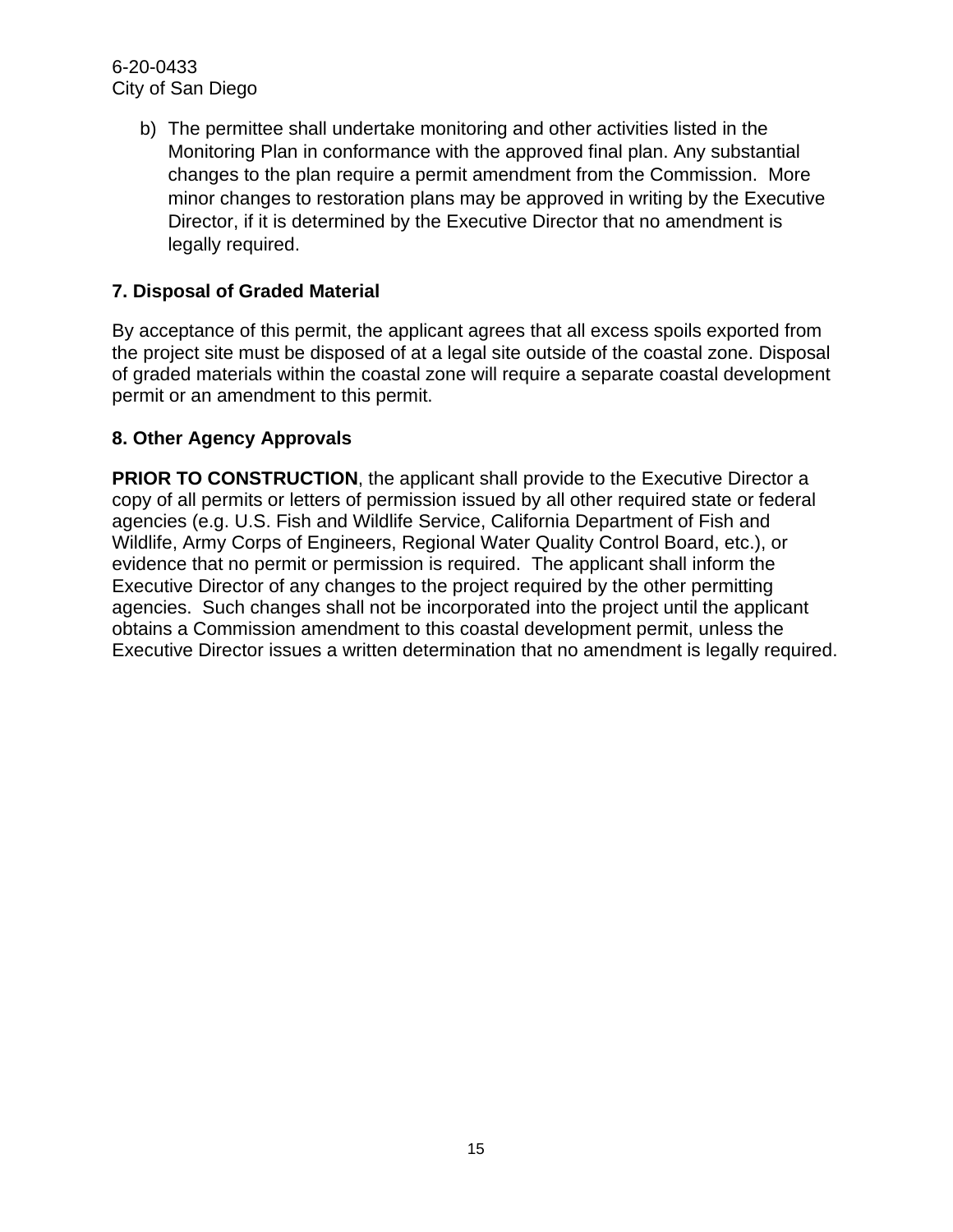# <span id="page-15-0"></span>**IV. FINDINGS AND DECLARATIONS**

# <span id="page-15-1"></span>**A. Project Description and Background**

#### Project Description

The City of San Diego proposes to remove approximately 8,600 cubic yards of material comprised of 3,070 cubic yards of sediment and 5,525 cubic yards of vegetation, as well as some non-native palm trees from the 1,085-foot long Mission Bay Drive 1 Channel. The 20-foot wide, 6-foot deep earthen storm water channel with 1.5:1 sloped banks is located along the northeastern boundary of the Mission Bay Golf Course where Mission Bay Park borders the community of Pacific Beach [\(Exhibit 1\)](https://documents.coastal.ca.gov/reports/2021/1/W30a/W30a-1-2021-exhibits.pdf). Adjacent existing land uses include the Mission Bay Golf Course to the west and south, and commercial and residential uses across Mission Bay Drive and Grand Avenue to the east and north [\(Exhibit 2\)](https://documents.coastal.ca.gov/reports/2021/1/W30a/W30a-1-2021-exhibits.pdf). The channel receives runoff from a culvert under Grand Avenue to the northwest and conveys flows to a 60-inch wide reinforced concrete pipe at its southern end that subsequently discharges into Mission Bay. Following heavy rains in April 2020 that caused flooding of adjacent road and properties, the City of San Diego identified a significant accumulation of sediment and vegetation within the channel. This blockage is causing storm flows to back up and flood portions of the surrounding streets and properties rather than flowing into Mission Bay.

The proposed maintenance clearing will be conducted over a period of approximately 30 days with a crew of 18-20 workers utilizing a bulldozer within the channel to move sediment and vegetation next to an excavator located outside the channel that will subsequently place the material into waiting dump trucks or temporary stockpiles for disposal at a legal site outside the coastal zone. During the course of the maintenance clearing, standing water will be pumped out, and temporary dry-weather flow diversions berms will be installed across the channel upstream and downstream of the maintenance area, with a mechanical pump capturing incoming flows and directing them through pipes down channel beyond the maintenance site.

In conjunction with the proposed maintenance clearing in Mission Bay, the City proposes two distinct mitigation projects in the Los Peñasquitos Canyon Preserve seven miles to the north to provide mitigation for the habitat impacts arising from the proposed Mission Bay Drive 1 maintenance clearing and serve as a mitigation bank for future, yet-to-be permitted City projects. The two mitigation projects are the El Cuervo del Sur Phase II mitigation site (El Cuervo Phase II) and the Los Peñasquitos Canyon Preserve Phase II enhancement site (Los Peñasquitos Phase II) [\(Exhibit 1\)](https://documents.coastal.ca.gov/reports/2021/1/W30a/W30a-1-2021-exhibits.pdf).

El Cuervo Phase II is a 5-year plan designed to provide 1.65 acres of wetland creation along Los Peñasquitos Creek, consisting of 0.58 acre of herbaceous wetland, 0.93 acre of riparian scrub, and 0.14 acre of riparian scrub transitional habitat [\(Exhibit 5\)](https://documents.coastal.ca.gov/reports/2021/1/W30a/W30a-1-2021-exhibits.pdf). The wetland establishment will consist of grading existing disturbed upland habitat to elevations capable of supporting wetland vegetation and hydrology, installing temporary above-grade irrigation and, container plantings and seed, and removing non-native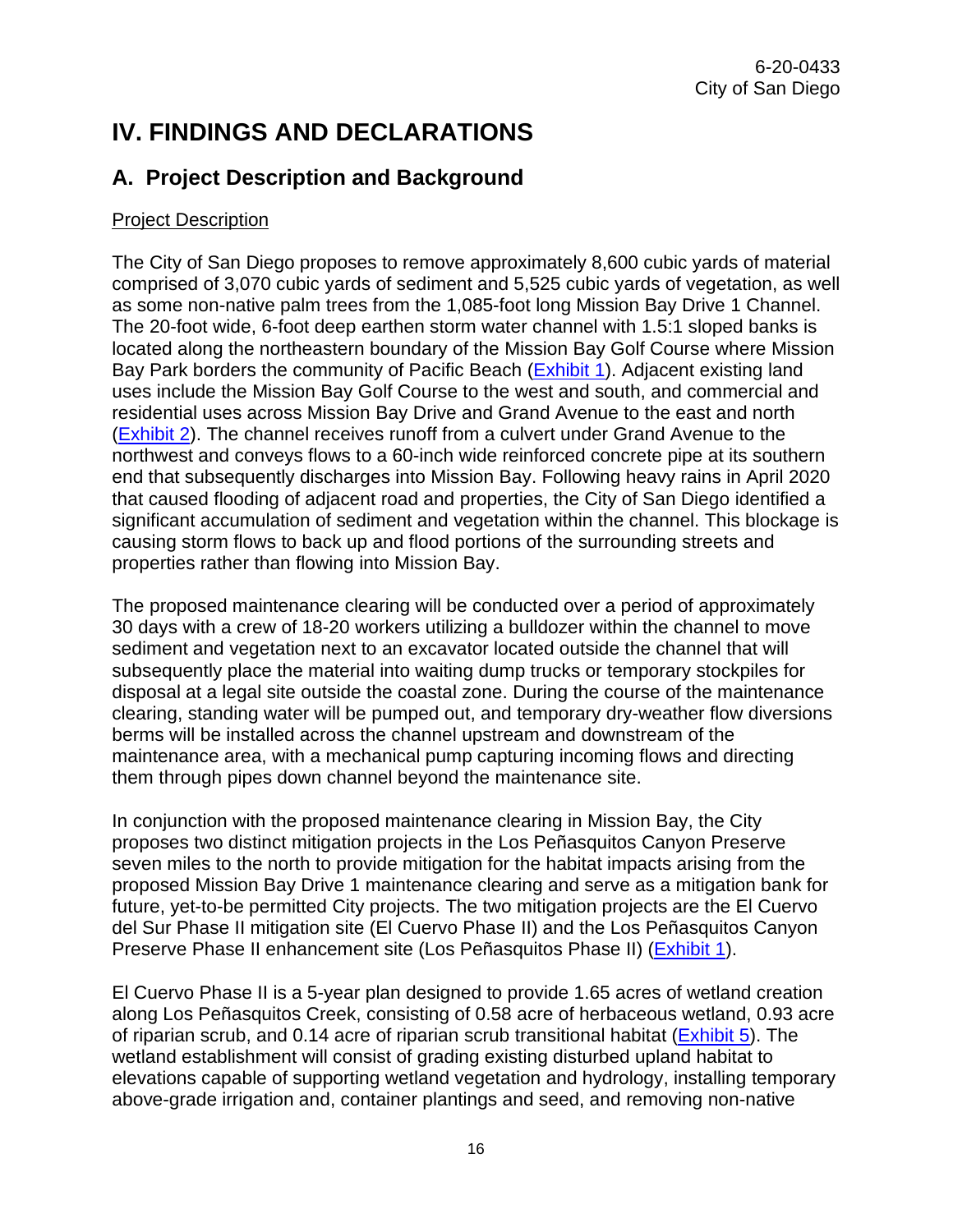vegetation. The City proposes a 1.65-acre wetland habitat creation mitigation credit for El Cuervo Phase II for application to this and future projects.

Los Peñasquitos Phase II is a 5-year plan covering 32 acres along a mile-long segment of Lopez Canyon Creek, a tributary of Los Peñasquitos Creek [\(Exhibit 6\)](https://documents.coastal.ca.gov/reports/2021/1/W30a/W30a-1-2021-exhibits.pdf). Once San Diego Gas & Electric and city sewer easement acreage is deducted from the 32 acres, Los Peñasquitos Phase II will enhance 29.26 acres of creek channel, riparian, and upland habitat through the removal of invasive plant species and the subsequent maintenance of the area free of invasive species in perpetuity, with occasional, focused plantings of native vegetation as needed to encourage natural vegetation recruitment. Because the 29.26-acre site is currently substantially free of invasive vegetation, estimated at 4% (1.17 acres) of total coverage, the City proposes a 30% conversion rate to produce an 8.8-acre enhancement mitigation credit for application to this and future projects.

Both the channel maintenance clearing site and the two mitigation sites are within areas of deferred certification, where the Chapter 3 policies of the Coastal Act are the standard of review, with the City's certified LCP used as guidance.

#### Background

In November 2012, on de novo review, the Commission approved a Master Storm Water Maintenance Program (Master Maintenance Permit or MMP for short) for annual repair and maintenance of storm water infrastructure located in specific coastal areas (CDP No. A-6-NOC-11-086). The approved program detailed the scope of maintenance work, water quality best management practices, the maximum potential habitat impacts and related mitigation ratios, and identified specific mitigation sites and plans with the coastal zone. Under the MMP, the City prioritized the storm water facilities to repair or maintain for the next fiscal year, identified the necessary maintenance measures to restore adequate flood capacity in the least impactful manner, performed resource surveys to identify avoidable impacts, and identified how the impacts would be mitigation under the approved mitigation plans. The City then compiled Individual Maintenance Plans (IMPs) and submitted a Substantial Conformance Review package to Commission staff to demonstrate how the IMPs conformed to the MMP and how any unavoidable impacts were mitigated under the approved mitigation plans. Commission staff would then provide the City with a letter confirming that year's IMPs' conformance with the MMP and authorization to proceed with maintenance. Separately, the City also submitted quarterly and annual monitoring reports tracking the mitigation sites' progress vis-à-vis approved success criteria. The MMP expired in November 2019, and each individual storm water maintenance project now requires its own separate permit review.

The City recently drafted the Municipal Waterways Maintenance Plan (MWMP) as a successor city-wide master permit to the 2012 MMP, regulating the annual repair and maintenance of an expanded number of storm water facilities compared to the previous permit. Whereas the Mission Bay Drive 1 Channel was not included in the 2012 MMP, it is one of the new storm water segments that is included under the MWMP. Like the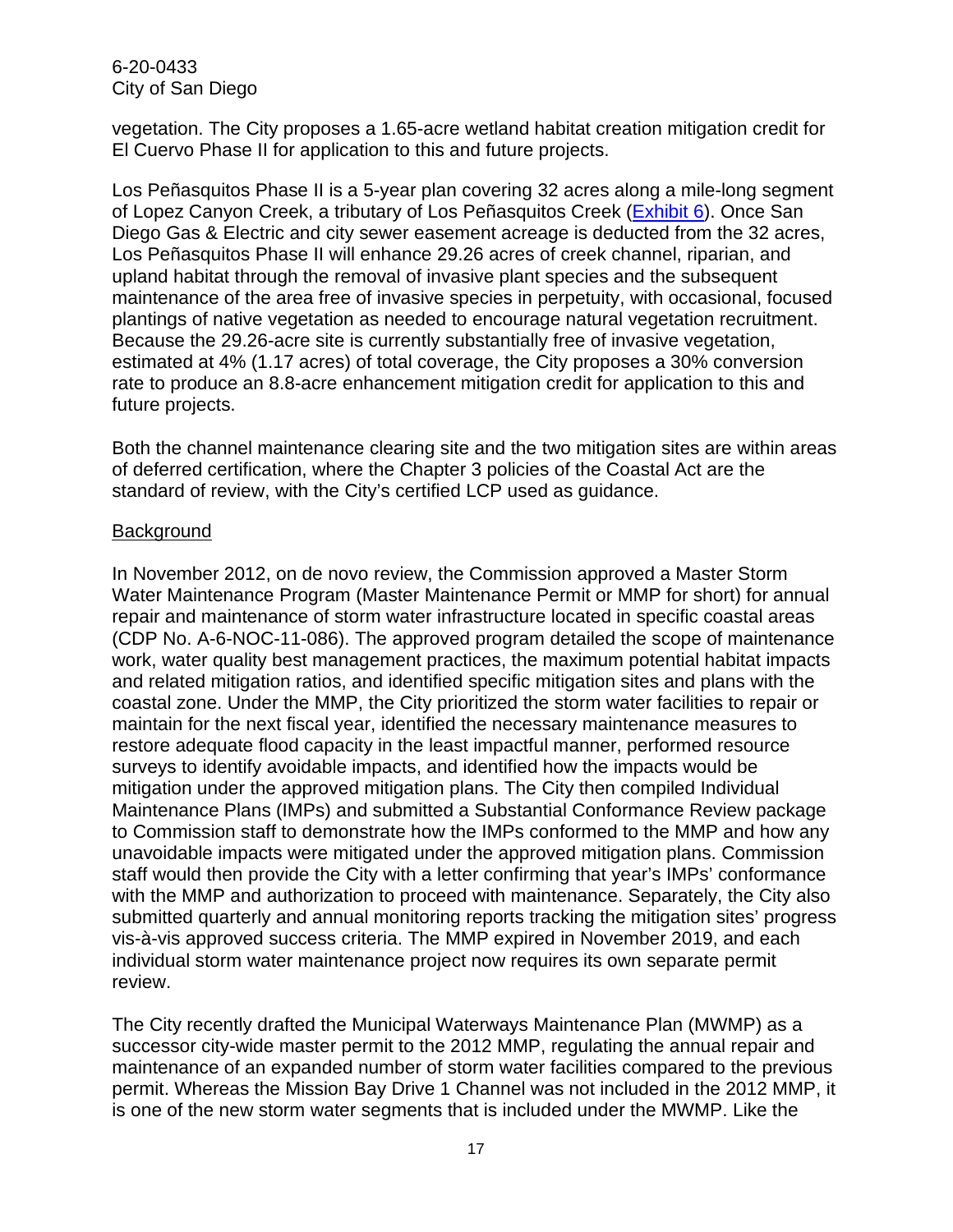2012 MMP, the MWMP establishes annual prioritization of maintenance of storm water channels and facilities city-wide for the subsequent fiscal year, and generally describes the various maintenance measures and implementation methodologies to select from, the protocols taken to identify any sensitive resources present within the channels, how to minimize impacts from the maintenance, and the general categories of mitigation for unavoidable impacts. The MWMP requires the creation of project-specific Facility Maintenance Plans for each distinct channel or facility to be maintained for the following fiscal year.

However, the City's local approval of the MWMP for the storm water segments under its jurisdiction was appealed by the Commission in 2020 (CDP Appeal No. A-6-SAN-20- 0029) due to issues regarding permit duration, substantial conformance review, the absence of formal habitat mitigation plans, and inadequate habitat mitigation ratios. The Commission found Substantial Issue with the MWMP at the September 2020 hearing. Relatedly, because a portion of the city's storm water system, including Mission Bay Drive Channel 1, is in the Commission's jurisdiction area of Coastal Zone, the City also submitted a separate permit application to the Commission in July 2020 to apply the MWMP to those storm water facilities (CDP No. 6-20-0356). Both the de novo permit and CDP application for the MWMP are being reviewed by Commission staff and currently pending a future hearing.

Because of the previous flooding event in April 2020 and the possibility that a heavy storm event could cause further flooding before the MWMP is processed and voted on by the Commission, the City decided to apply for a specific one-time round of maintenance clearing under this separate permit application, with future maintenance actions governed by the MWMP, should it be approved by the Commission.

# <span id="page-17-0"></span>**B. Biological Resources**

Section 30233 of the Coastal act states, in relevant part:

(a) The diking, filling, or dredging of open coastal waters, wetlands, estuaries, and lakes shall be permitted in accordance with other applicable provisions of this division, where there is no less feasible less environmentally damaging alternative, and where feasible mitigation measures have been provided to minimize adverse environmental effects, and shall be limited to the following:

[…]

(4) Incidental public service purposes, including, but not limited to, burying cables and pipes or inspection of piers and maintenance of existing intake and outfall lines.

[…]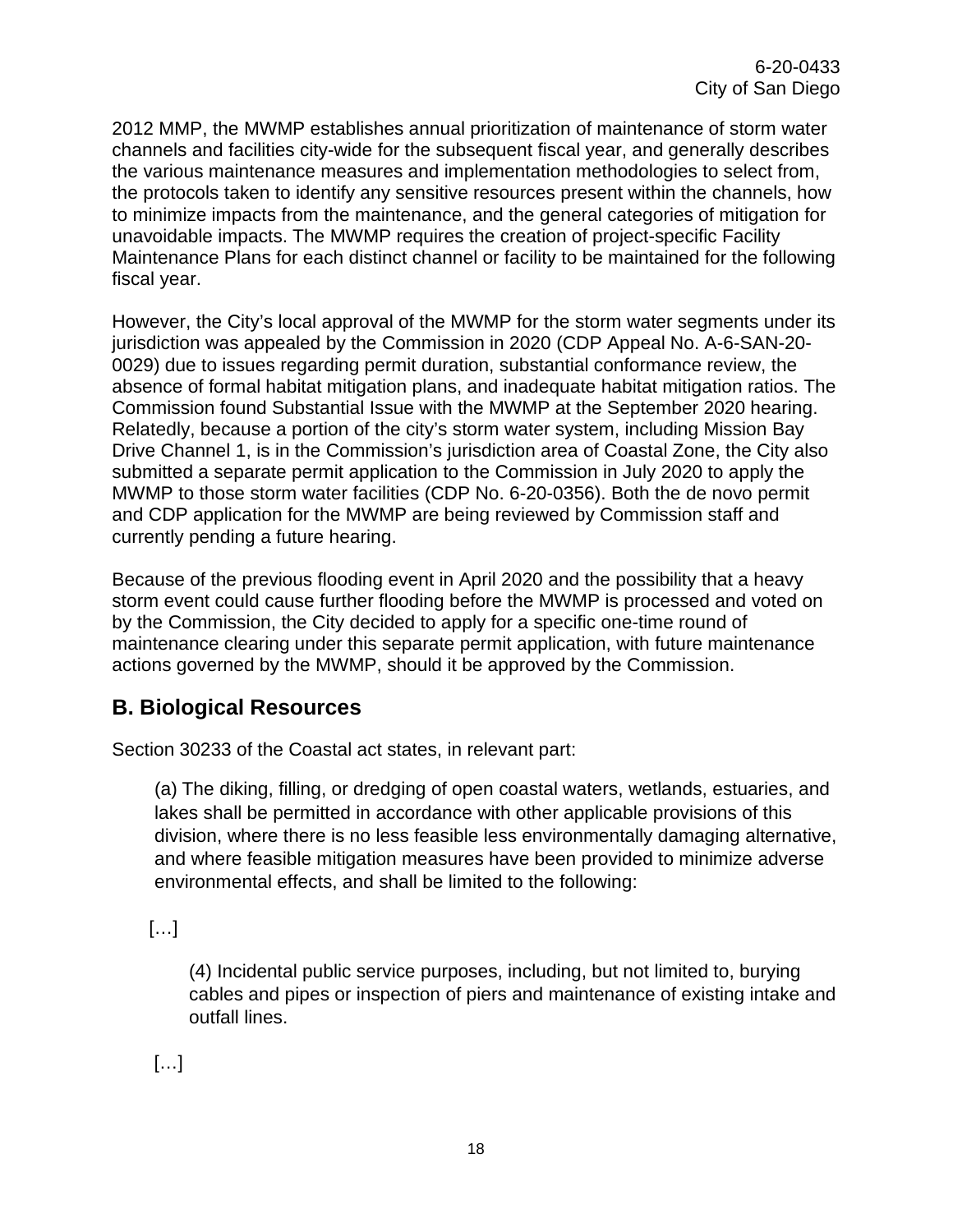(b) Dredging and spoils disposal shall be planned and carried out to avoid significant disruption to marine and wildlife habitats and water circulation…

(c) In addition to the other provisions of this section, diking, filling, or dredging in existing estuaries and wetlands shall maintain or enhance the functional capacity of the wetland or estuary…

Section 30240 of the Coastal Act states:

(a) Environmentally sensitive habitat areas shall be protected against any significant disruption of habitat values, and only uses dependent on those resources shall be allowed within those areas.

(b) Development in areas adjacent to environmentally sensitive habitat areas and parks and recreation areas shall be sited and designed to prevent impacts which would significantly degrade those areas and shall be compatible with the continuance of those habitat and recreation areas.

In addition, while not the standard of review, the City of San Diego's Land Development Code is a part of the City's certified LCP and contains provisions that address sensitive biological resources including the following:

Section 113.0103 Definitions

 $[\ldots]$ 

"Sensitive biological resources" means upland and/or wetlands areas that meet any one of the following criteria:

(a) Lands that have been included in the City of San Diego Multiple Species Conservation Program Preserve;

(b) Wetlands;

(c) Lands outside the MHPA that contain Tier I Habitats, Tier II Habitats, Tiers IIIA Habitats, or Tier IIIB Habitats;

(d) Lands supporting species or subspecies listed as rare, endangered, or threatened under Section 670.2 or 670.5, Title 14, California Code of Regulation, or the Federal Endangered Species Act, Title 50, Code of Federal Regulations, Section 17.11 or 17.12, or candidate species under the California Code of Regulations;

(e) Lands containing habitats with Narrow Endemic Species as lasted in the Biology Guidelines in the Land Development manual;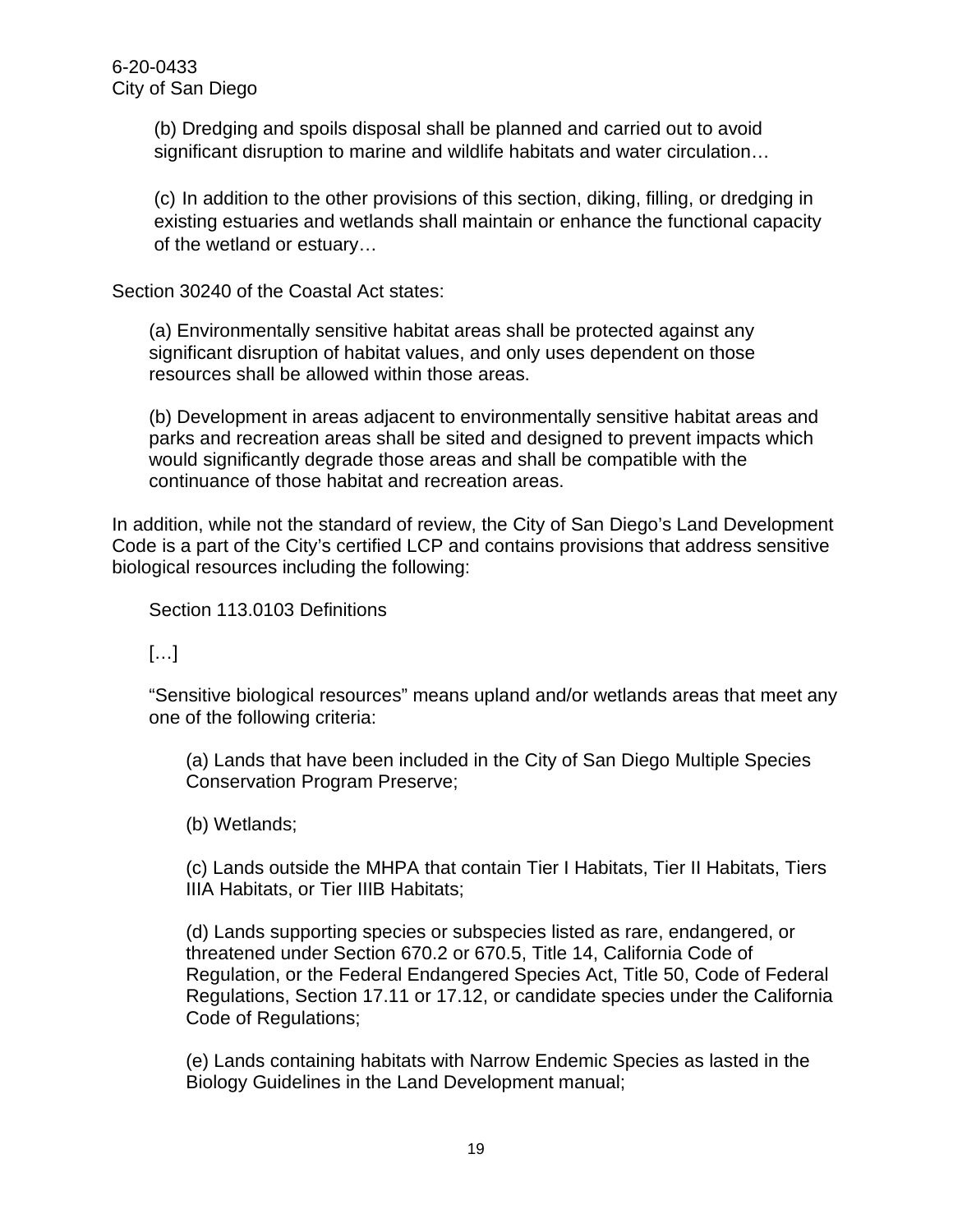(f) Lands containing habitats of covered species as listed in the Biology Guidelines in the Land Development Manual.

Section 143.0130 - Uses Allowed Within Environmentally Sensitive Lands

Allowed uses within environmentally sensitive lands are those allowed in the applicable zone, except where limited by this section.

 $[\ldots]$ 

(d) Wetlands in the Coastal Overlay Zone. Uses permitted in wetlands shall be limited to the following:

(1) Aquaculture, wetlands-related scientific research and wetlands-related educational uses;

(2) Wetland restoration projects where the primary purpose is restoration of the habitat;

(3) Incidental public service projects, where it has been demonstrated that there is no feasible less environmentally damaging location or alternative, and where mitigation measures have been provided to minimize adverse environmental effects.

Section 143.0141 - Development Regulations for Sensitive Biological Resources

Development that proposes encroachment into sensitive biological resources or that does not qualify for an exemption pursuant to Section 143.0110(c) is subject to the following regulations and the Biology Guidelines in the Land Development Manual.

(a) State and federal law precludes adverse impacts to wetlands or listed noncovered species habitat. The applicant shall confer with the U.S. Army Corps of Engineers, U.S. Fish & Wildlife Service and/or California Department of Fish and Game before any public hearing for the development proposal. The applicant shall solicit input from the Resource Agencies on impact avoidance, minimization, mitigation and buffer requirements, including the need for upland transitional habitat. The applicant shall, to the maximum extent feasible, incorporate the Resource Agencies' recommendations prior to the first public hearing. Grading or construction permits shall not be issued for any project that impacts wetlands or Listed non-covered species habitat until all necessary federal and state permits have been obtained.

(b) Outside and inside the MHPA, impacts to wetlands, including vernal pools in naturally occurring complexes, shall be avoided. A wetland buffer shall be maintained around all wetlands as appropriate to protect the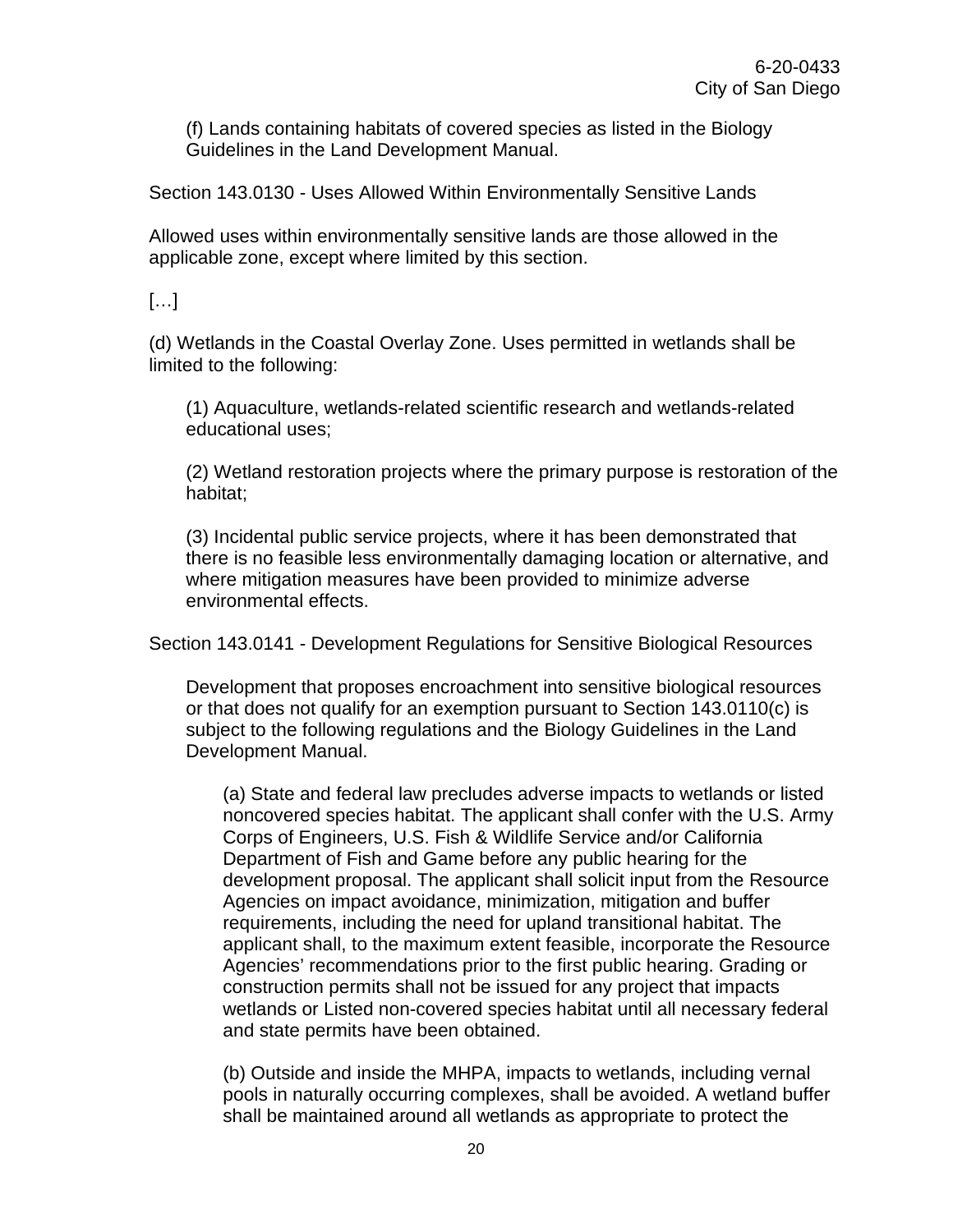functions and values of the wetland. In the Coastal Overlay Zone, the applicant shall provide a minimum 100-foot buffer, unless a lesser or greater buffer is warranted as determined through the process described in 143.0141(a). Mitigation for impacts associated with a deviation shall achieve the goal of no-net-loss and retain in-kind functions and values.

(c) Inside the MHPA, development shall avoid impacts to narrow endemic species. Outside the MHPA, measures for protection of narrow endemic species shall be required such as management enhancement, restoration and/or transplantation. A list of narrow endemic species is included in the Biology Guidelines in the Land Development Manual.

#### […]

(i) All development occurring in sensitive biological resources is subject to a site-specific impact analysis conducted by the City Manager, in accordance with the Biology Guidelines in the Land Development Manual. The impact analysis shall evaluate impacts to sensitive biological resources and CEQA sensitive species. The analysis shall determine the corresponding mitigation, where appropriate, and the requirements for protection and management of the funds and acquire or maintain habitat preservation areas….

The City's LCP also contains a number of applicable provisions within the City's Biology Guidelines which state, in part:

Section III: Biological Impact Analysis and Mitigation Procedures

### […]

B. Identification of the Mitigation Program

1. Mitigation Element

a. Mitigation for Wetlands Impacts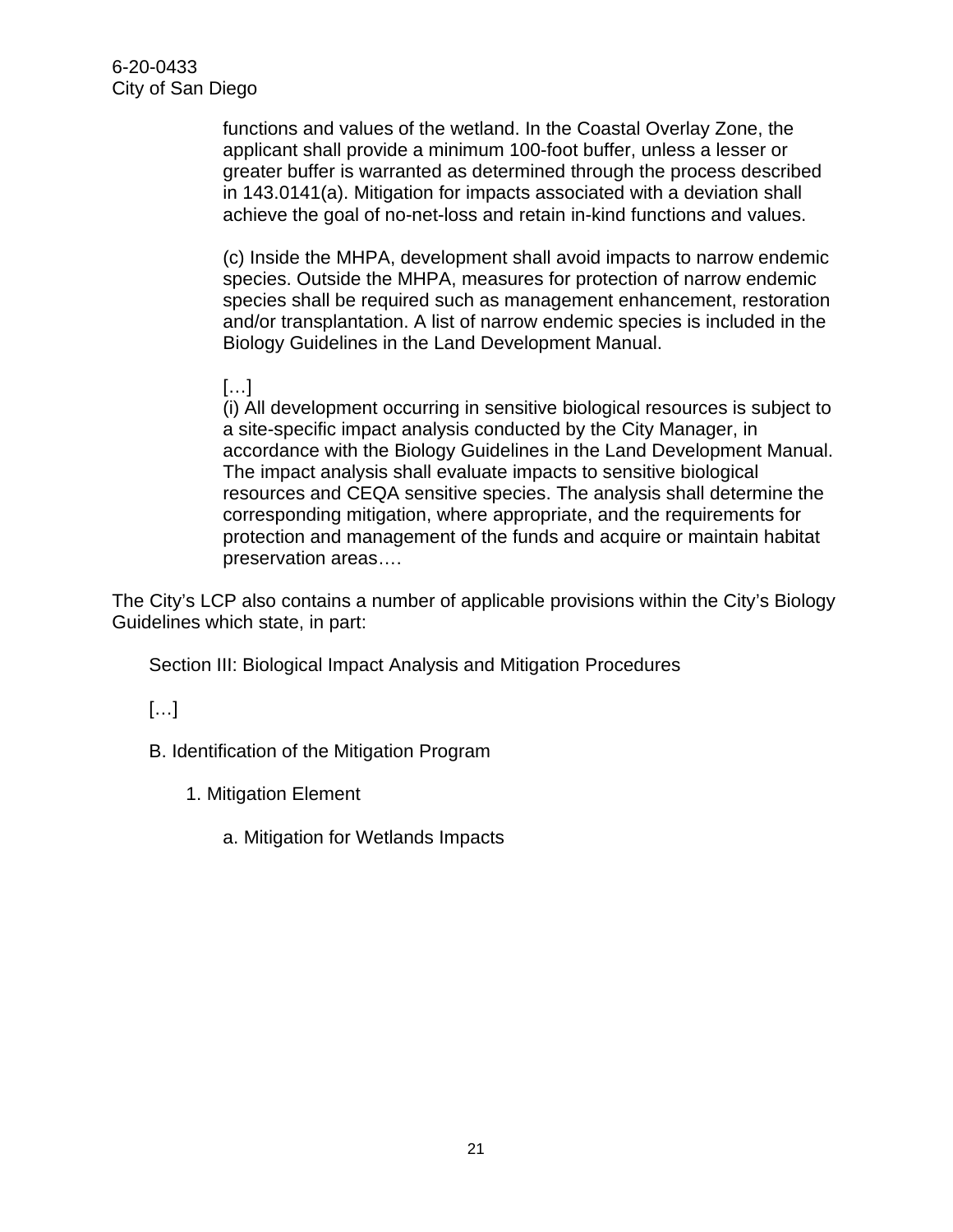| <b>HABITAT TYPE</b>                                                                                                                                 | <b>MITIGATION RATIO</b>  |
|-----------------------------------------------------------------------------------------------------------------------------------------------------|--------------------------|
| Coastal Wetlands:<br>- Salt marsh<br>- Salt panne                                                                                                   | 4:1<br>4:1               |
| Riparian Habitats:<br>- Oak riparian forest<br>- Riparian forest or woodland<br>- Riparian scrub<br>- Riparian scrub in the Coastal<br>Overlay Zone | 3:1<br>3:1<br>2:1<br>3:1 |
| <b>Freshwater Marsh</b>                                                                                                                             | 2:1                      |
| Freshwater Marsh in the Coastal Overlay Zone                                                                                                        | 4:1                      |
| Natural Flood Channel                                                                                                                               | 2:1                      |
| Disturbed Wetland                                                                                                                                   | 2:1                      |
| Vernal Pools                                                                                                                                        | $2:1$ to $4:1$           |
| Marine Habitats                                                                                                                                     | 2:1                      |
| Eelgrass Beds                                                                                                                                       | 2:1                      |

#### **TABLE 2A WETLAND MITIGATION RATIOS INCLUDING BIOLOGICALLY SUPERIOR DESIGN**

**Notes: Any impacts to wetlands must be mitigated "in-kind" and achieve a "no-net loss" of wetland function and values** except as provided for in Section 3B (Economic Viability Option). Mitigation for vernal pools can range from 2:1 when no listed species are present, up to 4:1 when listed species with very limited distributions (e.g., Pogogyne abramsii) are present. [emphasis added]

#### […]

Wetland enhancement and wetland acquisition focus on the preservation or the improvement of existing wetland habitat and function, and do not result in an increase in wetland area; therefore, a net loss of wetland may result…**All mitigation for unavoidable wetland impacts within the Coastal Overlay Zone shall occur within the Coastal Overlay Zone.** [emphasis added]

The City's Biology Guidelines state on Pages 38-39:

The following list provides operational definitions of the four types of activities that constitute wetland mitigation under ESL: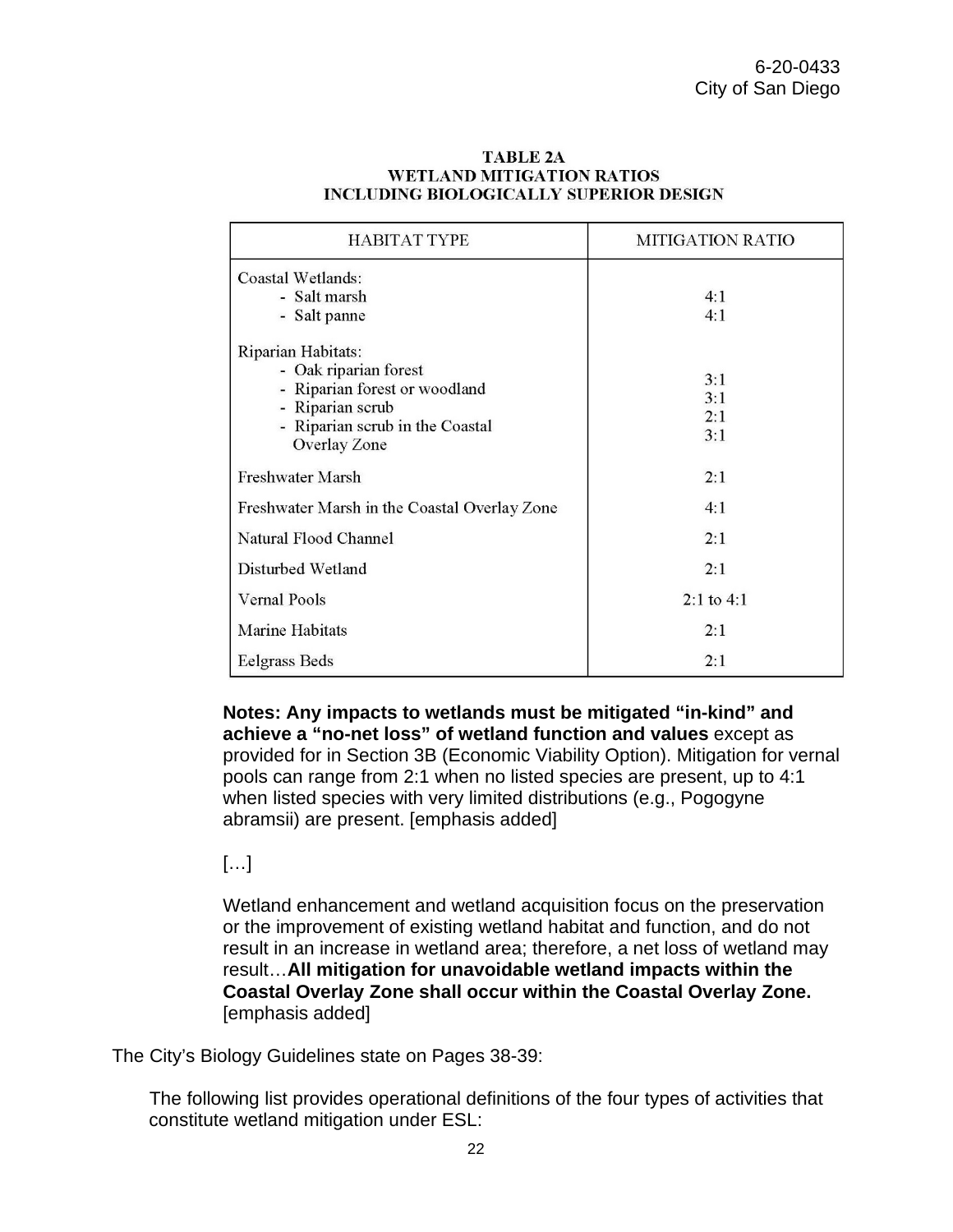**Wetland creation** is an activity that results in the formation of new wetlands in an upland area. An example is excavation of uplands adjacent to existing wetlands and the establishment of native wetland vegetation.

**Wetland restoration** is an activity that re-establishes the habitat functions of a former wetland. An example is the excavation of agricultural fill from historic wetlands and the re-establishment of native wetland vegetation.

**Wetland enhancement** is an activity that improves the self-sustaining habitat functions of an existing wetland. An example is removal of exotic species from existing riparian habitat.

**Wetland acquisition** may be considered in combination with any of the three mitigation activities above.

Wetland enhancement and wetland acquisition focus on the preservation or the improvement of existing wetland habitat and function, and do not result in an increase in wetland area; therefore, a net loss of wetland may result. As such, acquisition and/or **enhancement of existing wetlands may be considered as partial mitigation only, for any balance of the remaining mitigation requirement after restoration or creation if wetland acreage is provided at a minimum of a 1:1 ratio.** For permanent wetland impacts that are unavoidable and minimized to the maximum extent feasible, **mitigation shall consist of creation of new, in-kind habitat to the fullest extent possible** and at the appropriate ratios. In addition, unavoidable impacts to wetlands located within the Coastal Overlay Zone shall be mitigated on-site, if feasible. If on-site mitigation is not feasible, then mitigation shall occur within the same watershed. All mitigation for unavoidable wetland impacts within the Coastal Overlay Zone shall occur within the Coastal Overlay Zone. [emphasis added]

For example, satisfaction of the mitigation requirement may be considered for a 3:1 mitigation ratio, with two parts consisting of acquisition and/or enhancement of existing acres, and one part restoration or creation.

[…]

#### Maintenance Clearing

The proposed channel clearing will directly and permanently impact approximately 0.24 acre of disturbed freshwater marsh, 0.11 acre of disturbed (Arundo dominated) wetland, 0.05 acre of disturbed (palm dominated) wetland, 0.2 acre of natural flood channel, and 1.09 acre of ornamental plantings. While sensitive plants in the form of Torrey Pines were observed in the channel area, none are located within the alignment proposed to be cleared. The western bluebird, a sensitive wildlife species, was also observed in the general vicinity, and the area contains suitable habitat for various raptor species. The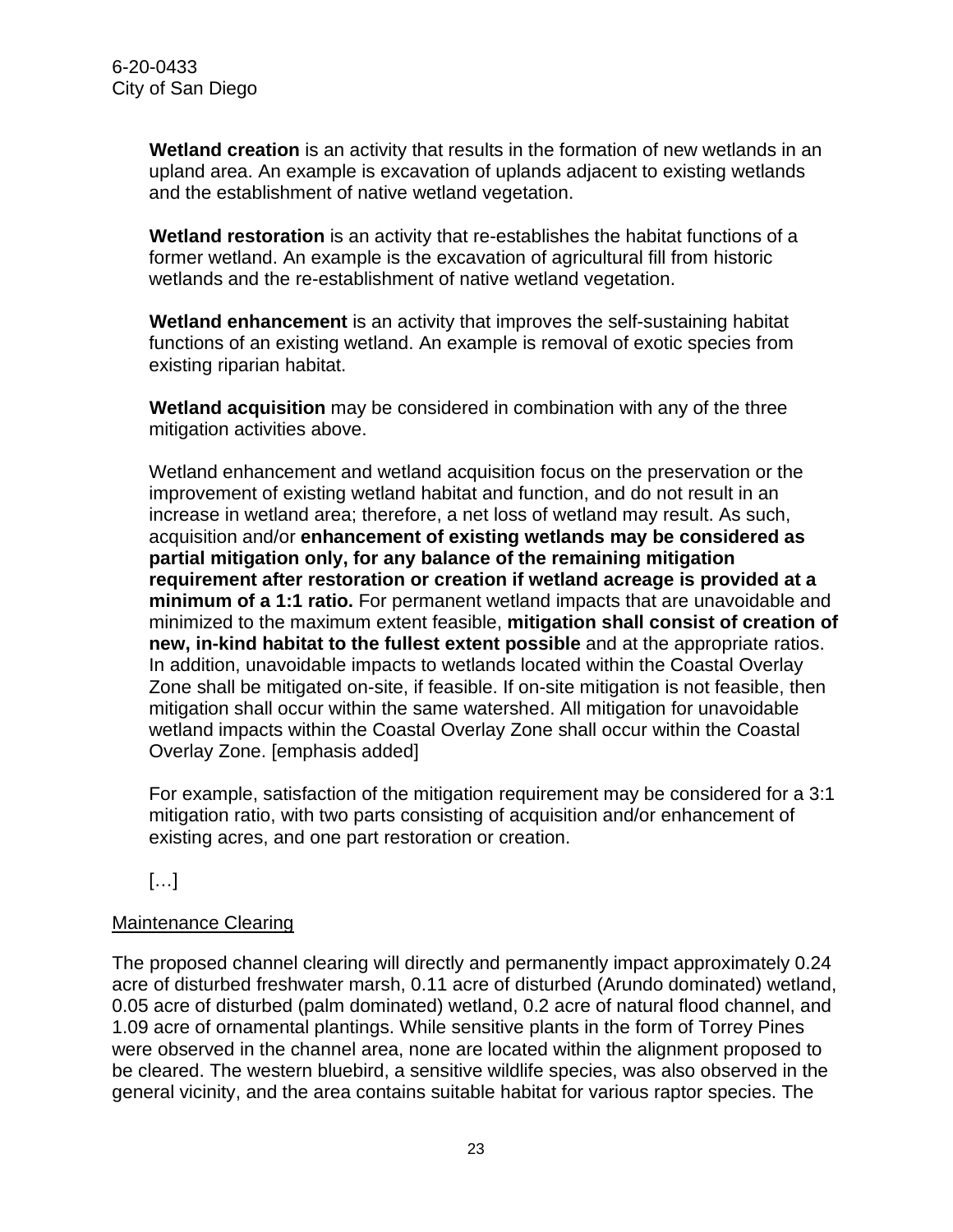Commission's staff ecologist reviewed the habitat delineation and concurred with the findings.

Section 30233 of the Coastal Act limits the diking, filling, or dredging of coastal waters, wetlands, estuaries, and lakes to only where there is no feasible less environmentally damaging alternative, where feasible mitigation measures have been provided to minimize adverse environmental effects, and when the action is one of the allowable uses listed in the section. Among the allowable uses within wetlands is "incidental public service purposes."

The subject storm drain channel and adjacent Mission Bay Golf Course and surface streets are public facilities constructed prior to passage of the Coastal Act. The currently congested state of the channel causes storm water flows to overtop the channel and upstream segments, flooding the golf course and streets, and causing traffic impacts and placing nearby public and private property at risk of flood damage. The proposed maintenance clearing by the City would restore the as-built design of the channel and not increase its design capacity, thus constituting the repair and maintenance of existing public service infrastructure, an allowable use in wetlands.

The City looked at several alternative projects before proposing the current maintenance clearing. A "no project" alternative would allow the existing blockage to remain and likely cause future flooding events on adjacent properties, as the sediment and vegetation would not clear out on its own. A "limited sediment removal" alternative would remove vegetation only, leaving the sediment. Because there is over 3,000 cubic yards of sediment in the channel segment, removal of just the vegetation would reduce the flood risk, but not restore the channel's design capacity, resulting in a continued elevated flood risk. An "alternative sediment management approach" would conduct narrowly focused sediment and vegetation clearing at specific locations along the channel segment. However, because the accumulated sediment is 2-6 feet thick, distributed excavation and removal would cause voids and gaps within the sediment that would cause inconsistent flow rates and sediment accumulation. A "low flow channel" alternative that would excavate a narrower channel within the accumulated material than the as-built design is not feasible because such a channel would not be able to accommodate even a 2-year storm event. An alternative that would clean the upstream pipe under Grand Avenue adjacent to the subject channel segment was deemed insufficient, as the primary cause of low flow velocity and overtopping is the accumulated sediment and vegetation within the subject channel segment.

As described in the "Background" section of this report, the Mission Bay Drive 1 Channel is included in the City's proposed MWMP master storm water permit currently under review by the Commission. Because the Commission reviewed and approved the predecessor 2012 MMP (CDP No. A-6-NOC-11-086), which in turn was based on the requirements of the certified LCP as the standard of review, it serves as appropriate guidance in determining the mitigation required for the proposed maintenance clearing. Pursuant to the LCP, the Commission's 2012 MMP permit required that all wetland impacts were to be mitigated at a ratio of 1:1 for temporary impacts, 2:1 for natural flood channel, 3:1 for riparian habitat, and 4:1 for impacts to freshwater marsh and disturbed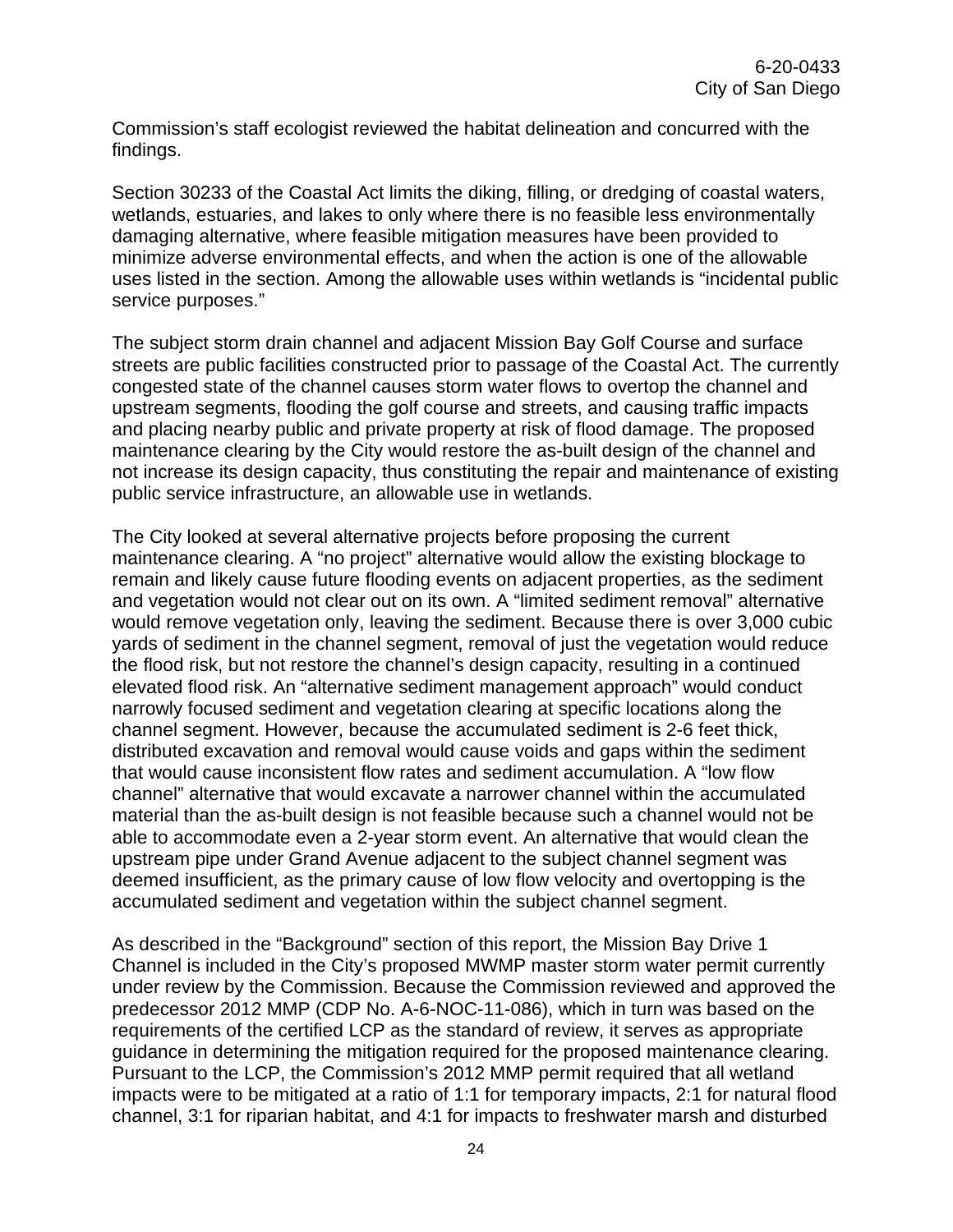wetlands. Recognizing that storm water infrastructure processes runoff from large areas and are thus likely to experience frequent introduction of invasive species, the 2012 MMP permit did not consider the removal of giant reed (Arundo) and other exotic, invasive, and non-native vegetation to be an impact to wetlands requiring mitigation.

Consistent with the mitigation standards applied in the 2012 MMP permit, in this case, no mitigation is required for the removal of the Arundo dominated and palm dominated wetlands, or ornamental vegetation. Mitigation will be required for the impacts to 0.24 acre of disturbed freshwater marsh and 0.2-acre of natural flood channel. Applying the 4:1 mitigation ratio to the freshwater marsh and 2:1 ratio to the natural flood channel impacts, the City is required to provide 0.96 acre and 0.4 acre of mitigation, respectively, for a total of 1.36 acres of mitigation.

The Commission and the certified LCP typically require that if mitigation cannot be fulfilled within the same site as the impacts, mitigation should occur within the Coastal Zone and ideally within the same watershed, to the extent feasible. Mitigation within or immediately surrounding the Mission Bay Drive 1 Channel is not possible due to the need to keep the channel clear to prevent flooding and because it is located between a golf course and major thoroughfare. Most of the adjacent Rose Creek watershed is located outside the Coastal Zone, and because Mission Bay Park is a highly used park space with limited mitigation potential at this time, it does not provide adequate mitigation opportunity. Instead, the City proposes to mitigate the impacts of this channel clearing project within Los Peñasquitos Canyon Preserve, approximately seven miles to the north of Mission Bay Drive Channel 1 and within the Coastal Zone.

When unavoidable impacts to wetlands occur, the preferred mitigation method is to mitigate at a 4:1 ratio consisting of wetland creation in order to compensate for the loss of natural wetland habitat. The 4:1 ratio is in recognition of the fact that man-made wetlands take several years to become established, constituting a temporal loss of habitat value between the impact and the establishment of habitat structure and function at the site of mitigation, and that such man-made habitats have a notable chance of failure to achieve the full set of functions inherent to the impacted habitat. However, the City's certified LCP is unique in that the Biology Guidelines in the Land Development Manual, while calling for mitigation to consist of creation of new, in-kind habitat to the fullest extent possible, does allow for mitigation to consist of 1:1 creation to achieve "no net loss" of habitat acreage and the balance of the mitigation credit to be satisfied with wetland enhancement.

Consistent with the LCP requirements and the mitigation standards applied to the 2012 MMP permit, to mitigate for the unavoidable impacts at Mission Bay Drive 1 Channel, the City proposes to provide 1:1 wetland creation at El Cuervo Phase II to achieve "no net loss" of habitat, and satisfy the remaining mitigation requirement at the Los Peñasquitos Phase II enhancement site. However, the currently proposed El Cuervo Phase II and Los Peñasquitos Phase II will provide more mitigation area than is required by this channel clearing. Thus, the City is proposing to deduct 0.44 acre of 1:1 habitat creation mitigation from the 1.65-acres of wetland creation available at El Cuervo Phase II, leaving a balance of 1.21 acres of wetland creation credit. Similarly,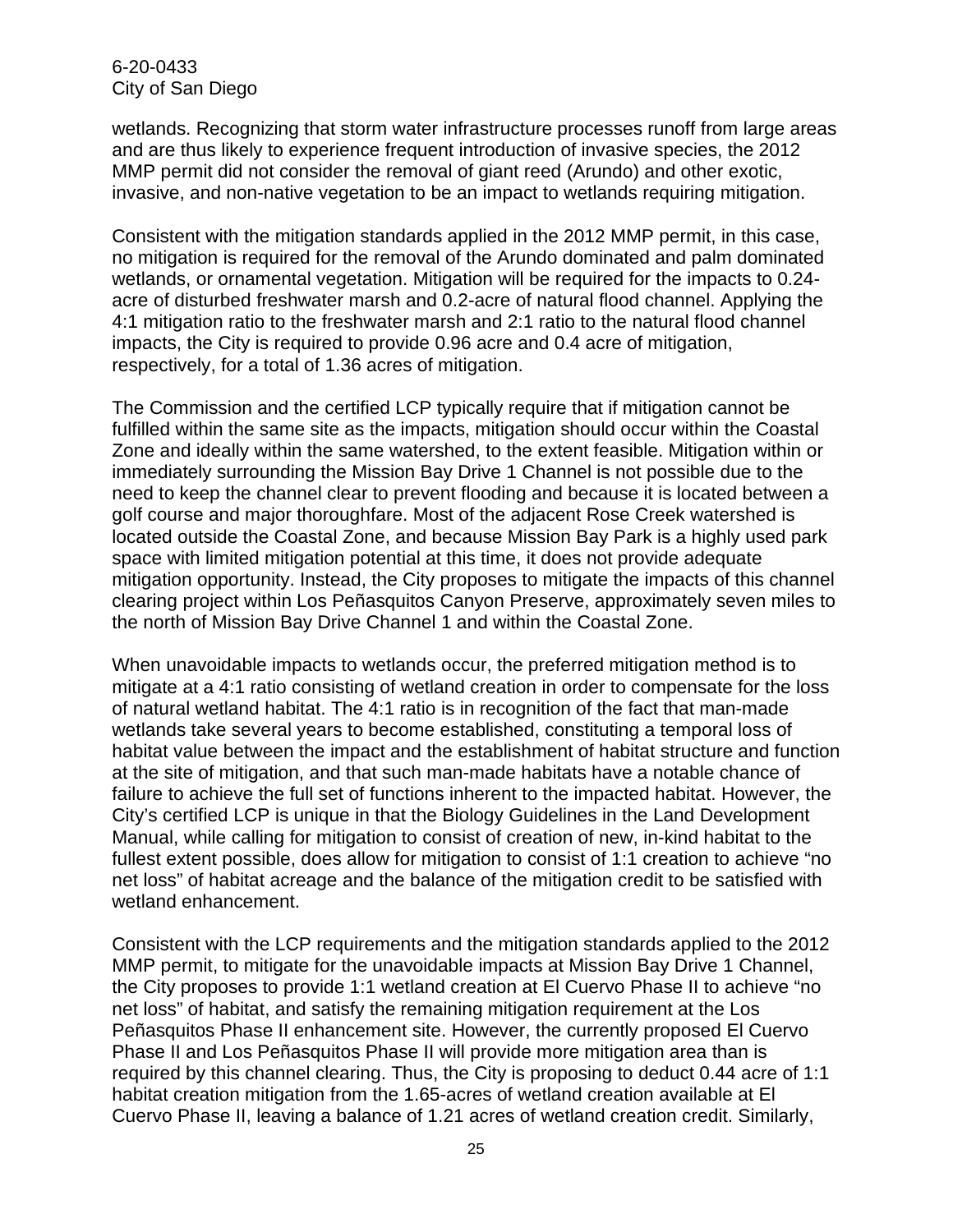the City proposes to deduct 0.92 acre of enhancement from the 8.8-acre Los Peñasquitos Phase II, leaving 7.88 acres of enhancement credit. As proposed, this excess mitigation credit would then be available to apply to future projects.

#### Mitigation Sites

The 2012 MMP permit included two mitigation sites in Los Peñasquitos Canyon Preserve: El Cuervo Del Sur Phase I (2.3 acres of wetland creation) and the Los Peñasquitos Canyon Preserve Wetland Enhancement Project Phase I (approx. 7.3 acres of wetland and riparian enhancement). El Cuervo del Sur Phase I is currently in the middle of its 5-year establishment period, while Los Peñasquitos Canyon Preserve Wetland Enhancement Project Phase I recently completed its 5-year program.

Building on the mitigation provided under the 2012 MMP permit, the City now proposes wetland creation at El Cuervo del Sur Phase II, which is adjacent to the Phase I project site. It also proposed wetland and riparian enhancement at Los Peñasquitos Phase II, which is adjacent to the Phase I site in order to address the immediate mitigation required for the proposed maintenance clearing, as well as provide mitigation credits for future yet-to-be-permitted development.

Work at El Cuervo del Sur Phase II would result in the establishment of 1.65 acres of wetland habitat in the Los Peñasquitos Canyon Preserve along Los Peñasquitos Creek, including 0.58 acre of herbaceous wetland, 0.93 acre of riparian scrub, and 0.14 acre of riparian scrub transitional habitat. The proposed wetland creation will consist of grading existing upland habitat to elevations capable of supporting wetland vegetation and hydrology, installing temporary above-grade irrigation, placing container plantings and seed, and removing non-native vegetation. The City proposes a 1.65-acre mitigation credit for El Cuervo Phase II.

Work at Los Peñasquitos Phase II encompasses approximately 29.26 acres of seasonal channel, wetland, riparian, and upland habitat along Lopez Canyon Creek in the Los Peñasquitos Canyon Preserve. The enhancement will involve removing and controlling a variety of non-native invasive species and subsequently maintaining the enhancement area free of invasive plants. In addition to invasive plant removal, the limited, focused planting of native vegetation or seeds may be implemented as needed to aid the recruitment of native vegetation.

Recognizing that the 29.26-acre site is currently in healthy condition, the City proposes a 30% conversion rate for the enhancement site to produce an 8.8-acre mitigation credit. However, the presence of invasive species within the enhancement site is of such a scattered nature that the use of transects and polygons, the traditional method for determining the quantity and coverage of vegetation, is not feasible. Instead, the City estimates that there is only four percent cover (1.17 acres) of invasive species across the area. The City believes that the removal of the existing invasive plants, coupled with the environmental benefit of subsequent maintenance of such a large area free of future invasive establishment, supports an 8.8-acre credit.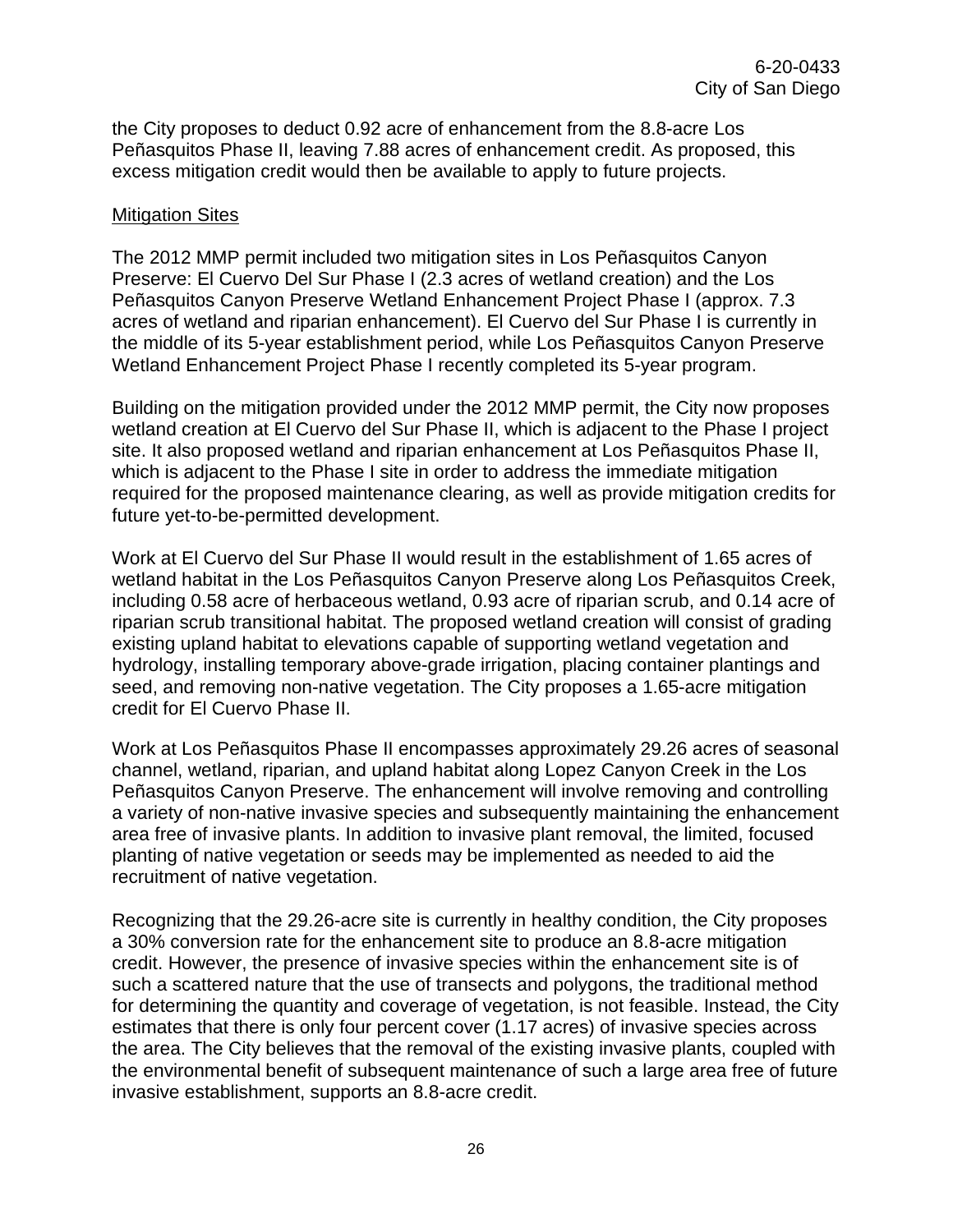The Commission's staff ecologist, Dr. Koteen has reviewed El Cuervo Phase II and Los Peñasquitos Phase II and believes the plans are properly designed to achieve their habitat goals. However, after visiting the site, Dr. Koteen is unable to support the City's proposed 30% conversion rate for the Los Peñasquitos Phase II. As explained in Dr. Koteen's biological memorandum [\(Exhibit 7\)](https://documents.coastal.ca.gov/reports/2021/1/W30a/W30a-1-2021-exhibits.pdf), the proposed enhancement site is in very healthy condition, with natural vegetation of high quality and limited presence of invasive species. Additionally, the enhancement site consists substantially of riparian upland habitat and seasonal low-flow channel, and not wetland habitat of the kind that will be permanently impacted by the proposed maintenance clearing. Moreover, attribution of such a high amount of credit for an enhancement project that is "out-ofkind" with regards to the resource being enhanced and in a different watershed than the resources being impacted would be inconsistent with mitigation requirements for wetland impacts elsewhere in the state. While the City's certified LCP does allow greater flexibility in the composition of mitigation than is normally found in other LCPs and the Commission's own policies, the proposed mitigation must represent a significant, tangible increase in the overall habitat value of the area. Considering the above factors, Dr. Koteen recommends instead that the mitigation value available at Los Peñasquitos Phase II be calculated using a divisor of 12, resulting in the 29.26-acre enhancement site producing 2.44 acres of mitigation credit. Thus, the 0.92 acre of enhancement required to fulfill the City's mitigation requirement for the proposed channel clearing should be deducted from 2.44 acres – not 8.8 acres – leaving a remaining credit of 1.52 acres available for future city projects.

While the City is correct to assert that there is habitat benefit from their proposal to maintain the area free of invasive plants in perpetuity, it is already common practice for the City to periodically check on their mitigation sites after the initial mitigation program is complete, either as part of routine management by City's Parks and Recreation Department, or at the behest of the original permitting resource agency when the City requests to impact the area originally requiring the mitigation. The City does not typically receive additional mitigation credit for such post-mitigation actions, as generally, once a mitigation site achieves the required performance standards (typically within 5 years), it is considered self-sustaining. The City indicates that they will check on the mitigation site regularly; however, any mitigation site on public land is similarly maintained, and the City is not proposing any site-specific ongoing maintenance that it does not already complete for other mitigation sites. Fortunately, even at the appropriate, reduced conversion rate, El Cuervo Phase II and Los Peñasquitos Phase II sites will provide adequate mitigation to address the impacts of the Mission Bay Drive 1 Channel clearing, with some excess credits remaining to apply to future projects.

Because the maintenance clearing will impact habitat resources and occur in the vicinity of Mission Bay and Rose Creek, **Special Condition No. 1** requires that the City provide final construction plans showing that all maintenance clearing shall occur only within the approved channel segment, as well as final staging and storage plans showing that all construction-related preparation and storage will occur in previously disturbed areas adjacent to the channel. Due to the fact that the biological survey of the site identified a sensitive avian species in the general vicinity and potential raptor habitat, **Special Condition No. 4** requires the City to conduct pre-construction surveys during any work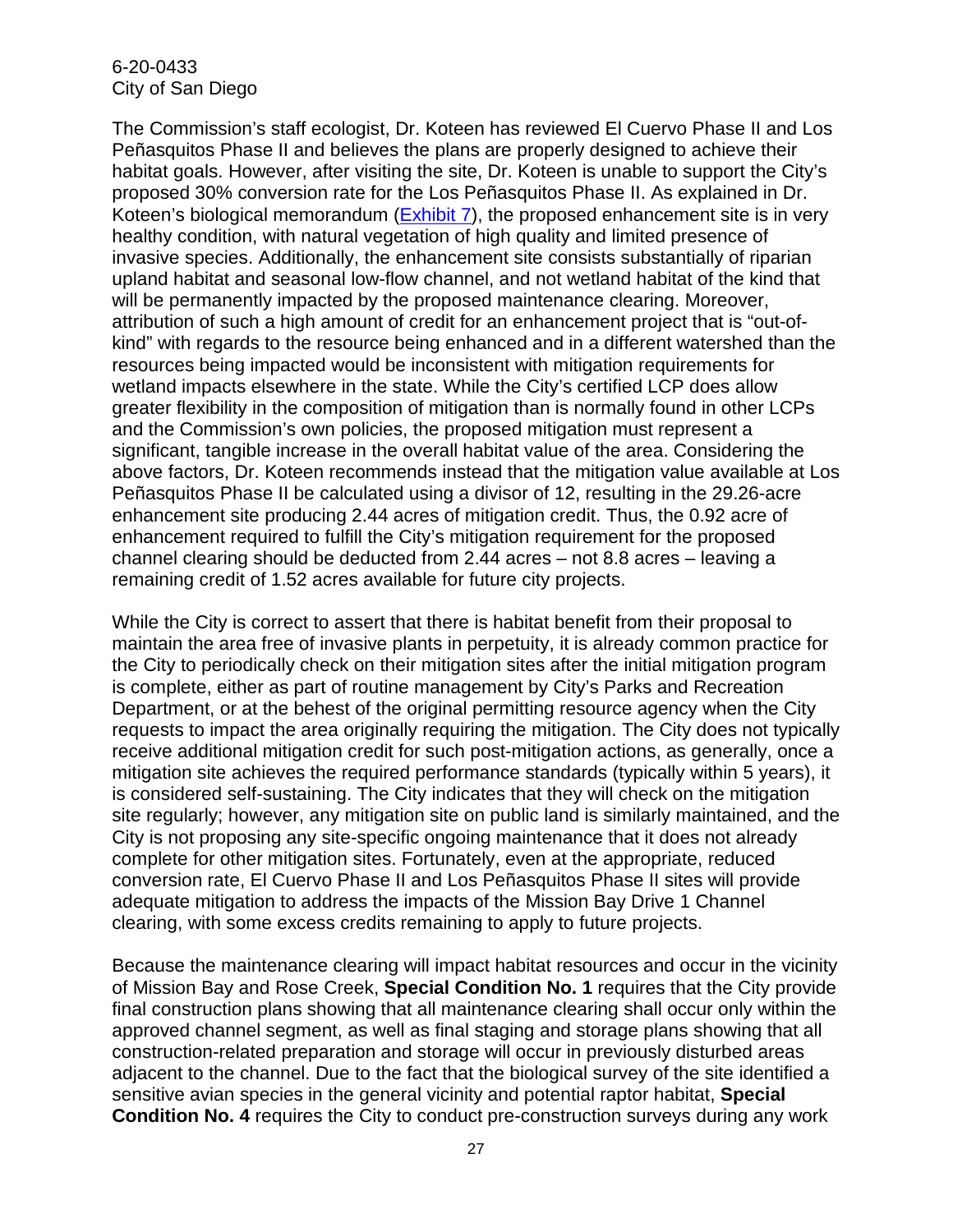scheduled during the bird breeding season to identify any nesting or foraging activity and implement appropriate impact reduction measures. **Special Conditions Nos. 5 and 6** require the City to submit final mitigation and monitoring plans, respectively, in conformance with the submitted El Cuervo del Sur Phase II and Los Peñasquitos Phase II Habitat Mitigation and Monitoring Plans to ensure that appropriately designed, selfsustaining mitigation is established that will adequately mitigate the habitat impacts from the maintenance clearing. Because the proposed clearing and mitigation sites involve protected habitat and long term mitigation and monitoring activity in open space areas, multiple resource agencies besides the Commission will be reviewing the proposed development, and **Special Condition No. 8** requires the City to submit copies of the necessary approvals from other resource agencies to ensure that there is no conflict between the various permit requirements. Thus, as conditioned, the least impactful feasible project will be implemented, and adequate, sustainable mitigation will be provided to offset the impact, and the project can be consistent with the habitat protection policies of Chapter 3 of the Coastal Act as well as the LCP.

### <span id="page-27-0"></span>**C. Marine Resources/Water Quality/Hazards**

Section 30230 of the Coastal Act states:

Marine resources shall be maintained, enhanced, and, where feasible, restored. Special protection shall be given to areas and species of special biological or economic significance. Uses of the marine environment shall be carried out in a manner that will sustain the biological productivity of coastal waters and that will maintain healthy populations of all species of marine organisms adequate for longterm commercial, recreational, scientific, and educational purposes.

Section 30231 of the Coastal Act states:

The biological productivity and the quality of coastal waters, streams, wetlands, estuaries, and lakes appropriate to maintain optimum populations of marine organisms and for the protection of human health shall be maintained and, where feasible, restored through, among other means, minimizing adverse effects of waste water discharges and entrainment, controlling runoff, preventing depletion of ground water supplies and substantial interference with surface waterflow, encouraging waste water reclamation, maintaining natural vegetation buffer areas that protect riparian habitats, and minimizing alteration of natural streams.

The subject channel is located within the Mission Bay watershed, approximately 625 feet east of the mouth of Rose Creek where it discharges into Mission Bay and has a physical and hydrological connection with the bay due to flows traversing the channel continuing on through below-grade pipes to drain into the De Anza Cove segment of Mission Bay, approximate 400 feet to the south. According to data recorded at the nearest monitoring station at the San Diego International Airport, annual precipitation averages approximately 10.76 inches, and most precipitation (greater than 0.5 inches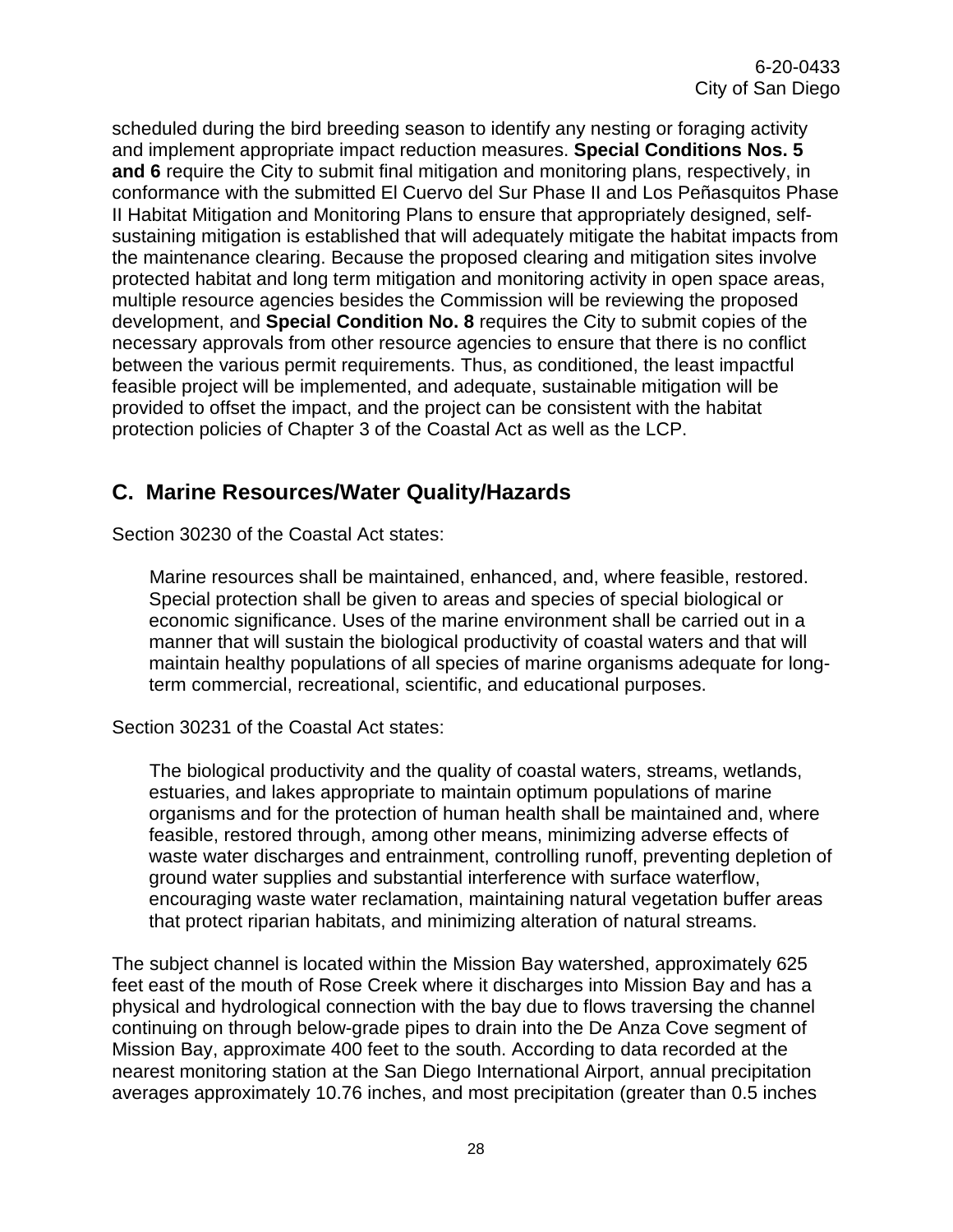per month) occurs between November and April. Periods of extended drought are common throughout the region.

The City conducted a hydrology and hydraulics analysis of the Mission Bay Drive 1 Channel. The accumulated sediment depth in the channel is estimated at two feet at the upstream end and six feet at the downstream end. In its current condition, the channel can convey 208 cubic feet per second (cfs), approximately a 2-year storm event, before the adjacent roadways and culverts are impacted, while the upstream storm water segments outside of the project area can handle a 5-year storm event before impacting adjacent properties. Because the subject channel flows into a concrete pipe, the capacity of the channel is limited by the fixed nature of the pipe, and the proposed maintenance clearing will not substantially increase the conveyance capacity of the channel beyond a 2-year storm. However, the maintenance clearing will increase the velocity of runoff traversing the channel and decrease the likelihood that the concrete pipe will become clogged, increasing the capacity of the upstream channel segments outside of the project area up to a 100-year storm and reducing flooding risk.

While the maintenance clearing will restore the design capacity of the storm water system and decrease the likelihood of floods, which can adversely impact water quality by introducing pollutants located on normally dry land into coastal waters, the proposed maintenance clearing involves the removal of sediment and vegetation from an earthen channel in close proximity to coastal waters using heavy machinery, presenting potential short-term and long-term impacts to coastal water quality through discharges of sediment and artificial chemicals.

The removal of approximately 8,600 cubic yards of sediment and vegetation will cause large-scale ground disturbance that, if not properly contained, may cause portions of the excavated material to flow down into Mission Bay, increasing pollutant load and turbidity. The use of heavy machinery both in and next to the channel increases the likelihood of chemicals leaking or spilling from the machinery and flowing into coastal waters. To minimize these short-term impacts to water quality, the City will implement a water pollution control plan detailing the BMPs that will be utilized, the manner in which materials will be stored and secured against spillage, the maintenance of vehicles, and runoff retained or minimized, among other measures. Temporary work and staging areas will be located to maximize the use of existing access and staging areas and previously disturbed land where feasible. Any new disturbance of native soil and vegetation would be generally confined to areas on the edges of existing access and staging areas, and the storm water facility.

In the longer term, removal of vegetation may expose soil that could erode away during future storm events and enter coastal waters, leading to sedimentation and turbidity. In this case, the earthen slopes of the channel are at a 1.5:1 slope, which is not an overly steep slope vulnerable to erosive collapse. As stated previously, this channel will be covered by the separately proposed MWMP master storm water program, so the channel will be periodically inspected and, if damage or sedimentation is identified, a channel-specific Facility Maintenance Plan will be submitted for that particular year's round of maintenance. Furthermore, sediment and vegetation can function as natural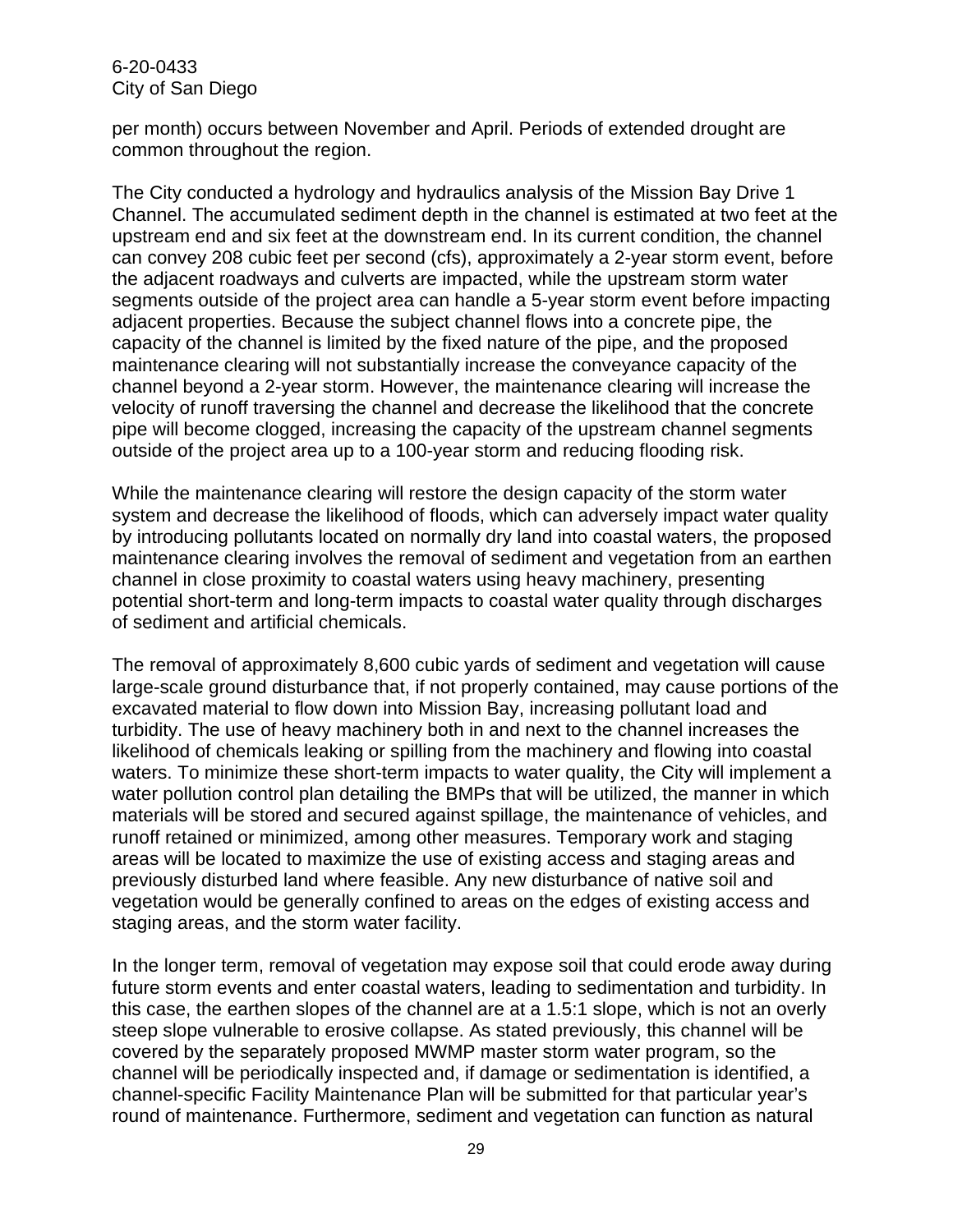filtering mechanisms, depending on flow rate, and their removal may decrease the capacity of the storm water facility to retain and infiltrate sediment and pollutants rather than transport them into coastal waters. However, the existing sedimentation is causing upstream flooding of adjacent properties. The proposed maintenance clearing will reduce the risk of flooding events and the potential for pollutants from dry areas to become inundated and enter coastal waters. Finally, the 60-inch reinforced concrete pipe at the southern end of the channel has a metal grate over its entrance to capture large debris and prevent it from entering Mission Bay.

Regarding the two proposed mitigation projects in Los Peñasquitos Canyon Preserve – El Cuervo del Sur Phase II and Los Peñasquitos Phase II– they are both partially or wholly located within the canyon floodplain. However, the proposed mitigation projects will restore and enhance natural wetland and riparian habitat, adding to their natural filtering benefits to the canyon's water quality. Additionally, no permanent structures are proposed in the two sites, and both will naturally process flood events as they occur and not substantially alter canyon hydrology.

Thus, while the proposed maintenance clearing presents the potential for short- and long-term water quality impacts, the manner in which the clearing will be conducted and the resultant decrease in flooding events will benefit local water quality and minimize water quality impacts to the greatest extent feasible. While neither the maintenance clearing or two mitigation projects propose permanent structures, because they are all wholly or partly in the floodplain, the projects are vulnerable to flood hazards. Thus, **Special Condition No. 2** gives the City formal notice of the risk of flood hazards and their assumption of said risk. **Special Condition No. 3** requires the City to submit a final construction pollution prevention plan in conformance with the submitted plan that details the BMP measures that will be implemented to prevent and treat runoff and spills from the project area during the maintenance clearing. Finally, because a substantial volume of material will be excavated from the channel, **Special Condition No. 7** requires the City to dispose of any excess spoils at a legal site outside of the coastal zone. Thus, as conditioned, the water quality of coastal waters will be protected to the greatest extent feasible from adverse water quality impacts, and the project can be found consistent with the water quality protection policies of Chapter 3 of the Coastal Act.

### <span id="page-29-0"></span>**D. Public Access and Recreation**

Section 30210 of the Coastal Act states:

In carrying out the requirement of Section 4 of Article X of the California Constitution, maximum access, which shall be conspicuously posted, and recreational opportunities shall be provided for all the people consistent with public safety needs and the need to protect public rights, rights of private property owners, and natural resource areas from overuse.

Section 30213 of the Coastal Act states, in relevant part: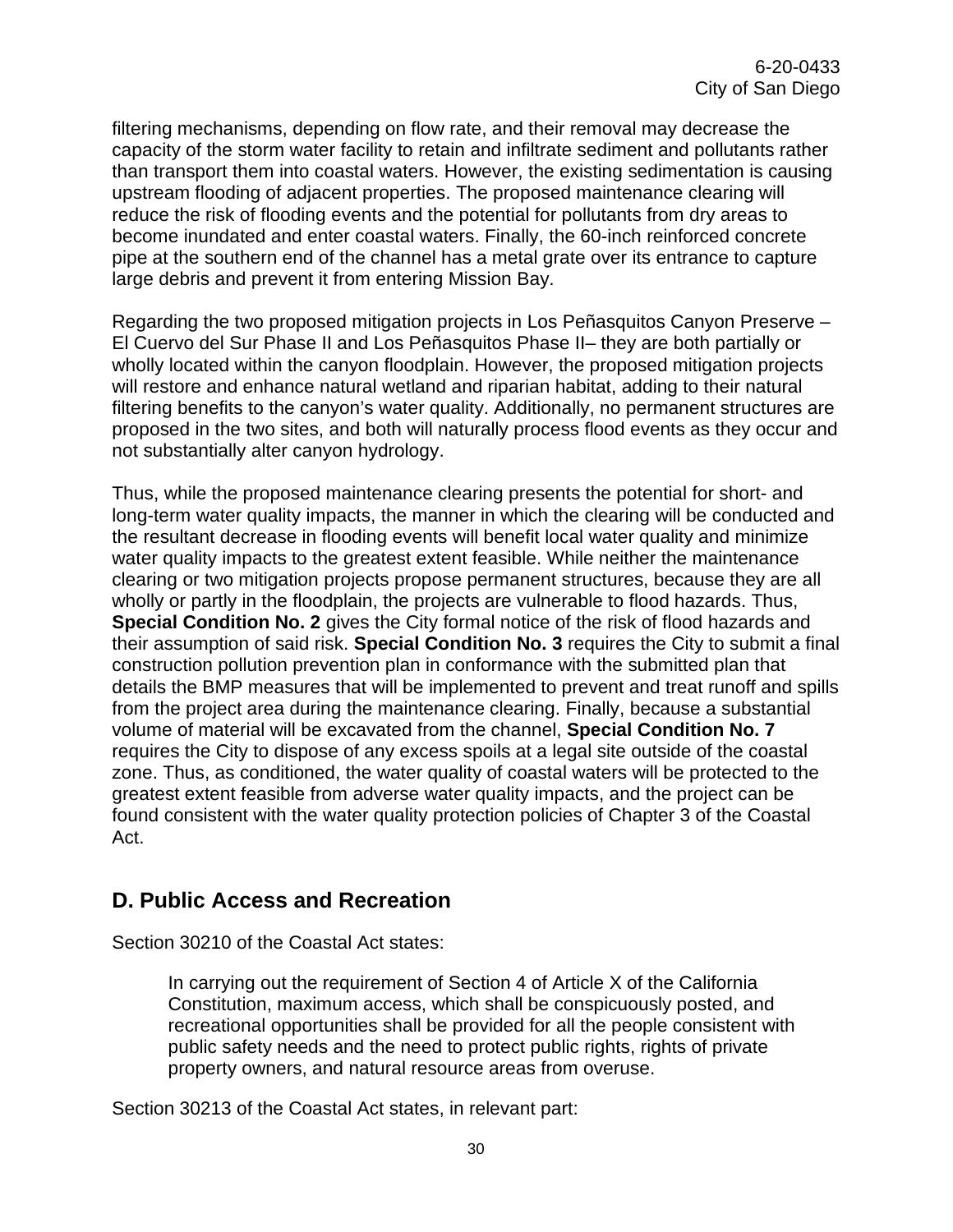Lower cost visitor and recreational facilities shall be protected, encouraged, and where, feasible, provided.

 $[\ldots]$ 

Section 30214 of the Coastal Act states:

- a) The public access policies of this article shall be implemented in a manner that takes into account the need to regulate the time, place, and manner of public access depending on the facts and circumstances in each case including, but not limited to, the following:
	- (1) Topographic and geologic site characteristics.
	- (2) The capacity of the site to sustain use and at what level of intensity.
	- (3) The appropriateness of limiting public access to the right to pass and repass depending on such factors as the fragility of the natural resources in the area and the proximity of the access area to adjacent residential uses.
	- (4) The need to provide for the management of access areas so as to protect the privacy of adjacent property owners and to protect the aesthetic values of the area by providing for the collection of litter.

The subject channel is located on the northeastern boundary of the Mission Bay Golf Course, a public recreational facility, along Mission Bay Drive and Grand Avenue. The Mission Bay Golf Course is a popular coastal facility providing athletic activities (golf, frisbee golf, driving range, etc.) to the public at a lower cost compared to other private and municipal golf courses in the City. While the maintenance work is being conducted, the maintenance and staging areas will be cordoned off from public use. However, because the channel is not located within or between any of the active golfing areas, and staging will be located in a previously disturbed area utilized for facility storage purposes, the maintenance work is not expected to preclude public use of the golf course facilities or adjacent roadways.

El Cuervo Phase II and Los Peñasquitos Phase II sites are both located at the western end of the Los Peñasquitos Canyon Preserve, a seven-mile long, 4,000-acre canyon park and preserve jointly maintained by the City and County of San Diego. In addition to containing hundreds of plant and animal species, the preserve is a popular visitor destination, with an extensive trail system along Los Peñasquitos Creek and the adjacent canyon slopes serving pedestrian, bicyclist, and equestrian activity.

The El Cuervo Phase II site is located between one of the primary trails along Los Peñasquitos Creek, while the Los Peñasquitos Phase II site encompasses the land along the primary trail along Lopez Canyon. Neither mitigation project will extinguish or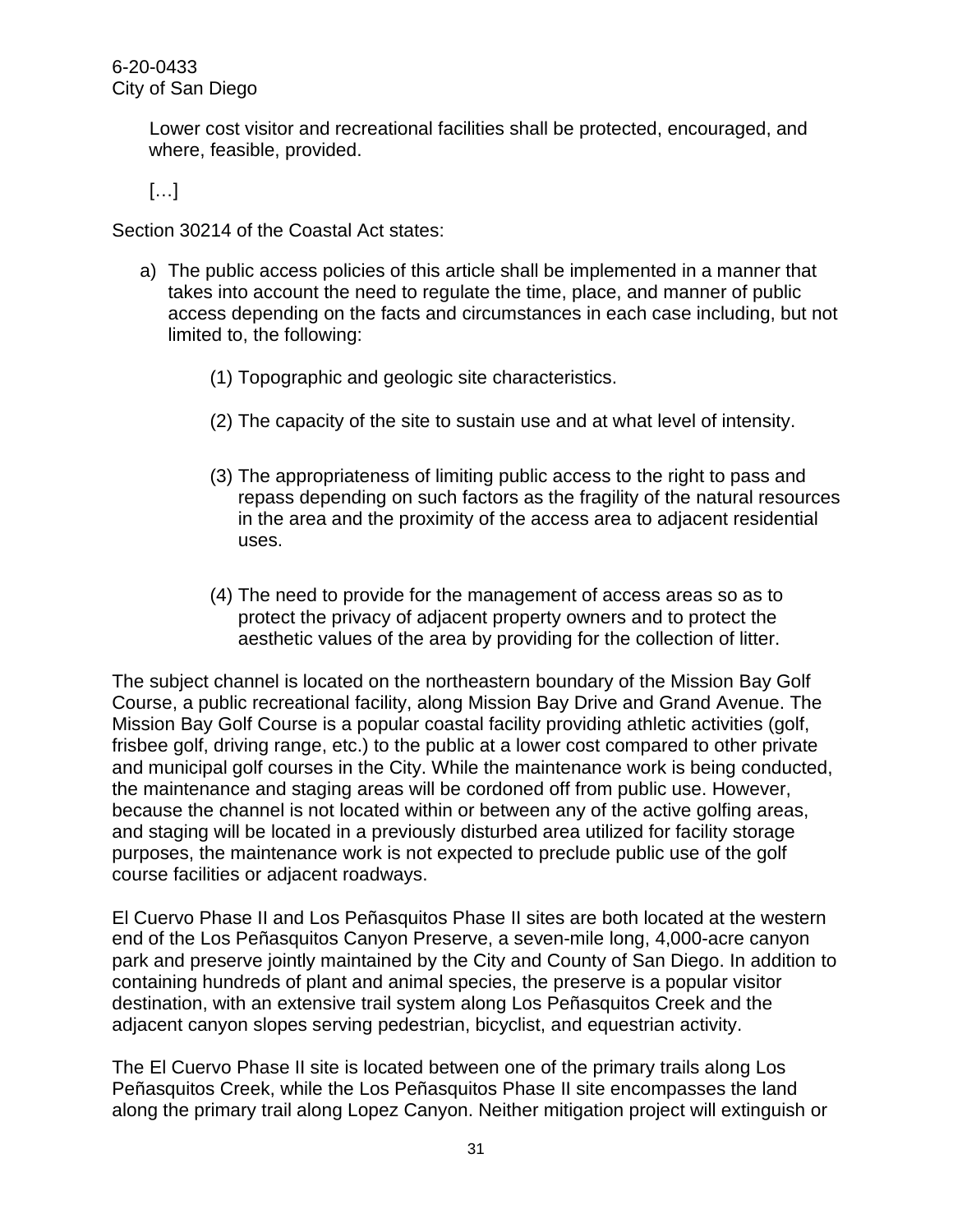redirect the existing trails used by the public, though the El Cuervo mitigation project may modify the adjacent trail's grade in spots to redirect surface flows into the mitigation site so as to improve wetland hydrology.

To ensure that the maintenance clearing work is concentrated around the channel to be cleared and does not encroach into adjacent park space or occupy public parking, **Special Condition No. 1** requires the City to submit final construction plans and final staging and storage plans siting the development within the approved project boundaries. **Special Condition No. 5** requires the City to submit final mitigation plans in conformance with the El Cuervo del Sur Phase II and Los Peñasquitos Phase II Mitigation and Monitoring Plans to ensure that the mitigation projects do not encroach into or occupy established public recreational trails. Thus, as conditioned, the proposed maintenance clearing and mitigation projects can be found consistent with the public access policies of Chapter 3 of the Coastal Act.

### <span id="page-31-0"></span>**E. Archaeological Resources**

Section 30244 of the Coastal Act states:

Where development would adversely impact archaeological or paleontological resources as identified by the State Historical Preservation Officer, reasonable mitigation measures shall be required.

An ethnohistoric Native American village called "La Rinconada de Jamo" covers more than 320 acres at the mouth of Rose Canyon, through which Rose Creek flows and discharges into Mission Bay on the western, opposite side of Mission Bay Golf Course from the project site. An archeological index of the site done in 1986 found ground stone tools, flaked stone tools, ceramics, bone artifacts, shell, historical artifacts, charcoal, and other habitat debris. However, much of the area in and around the project has been heavily modified and developed as the Pacific Beach community expanded and Mission Bay Park was developed. Thus, while the channel is within the archaeological site boundary, it was constructed on sediment known to be fill. Because the proposed clearing will remove sediments within an area that was originally open channel so as to restore as-built design capacity, it is not expected that the maintenance clearing will uncover sensitive archaeological resources. Thus, the proposed development, as conditioned, can be found in conformance with Chapter 3 of the Coastal Act.

# <span id="page-31-1"></span>**F. Local Coastal Program**

Section 30604(a) also requires that a coastal development permit shall be issued only if the Commission finds that the permitted development will not prejudice the ability of the local government to prepare a Local Coastal Program (LCP) in conformity with the provisions of Chapter 3 of the Coastal Act. In this case, such a finding can be made.

Mission Bay Park is primarily unzoned and is a dedicated public park. While the park has a certified Mission Bay Park Master Plan, the subject site is located within the City of San Diego in an area of deferred certification, where the Commission retains permit authority and Chapter 3 of the Coastal Act remains the legal standard of review. Los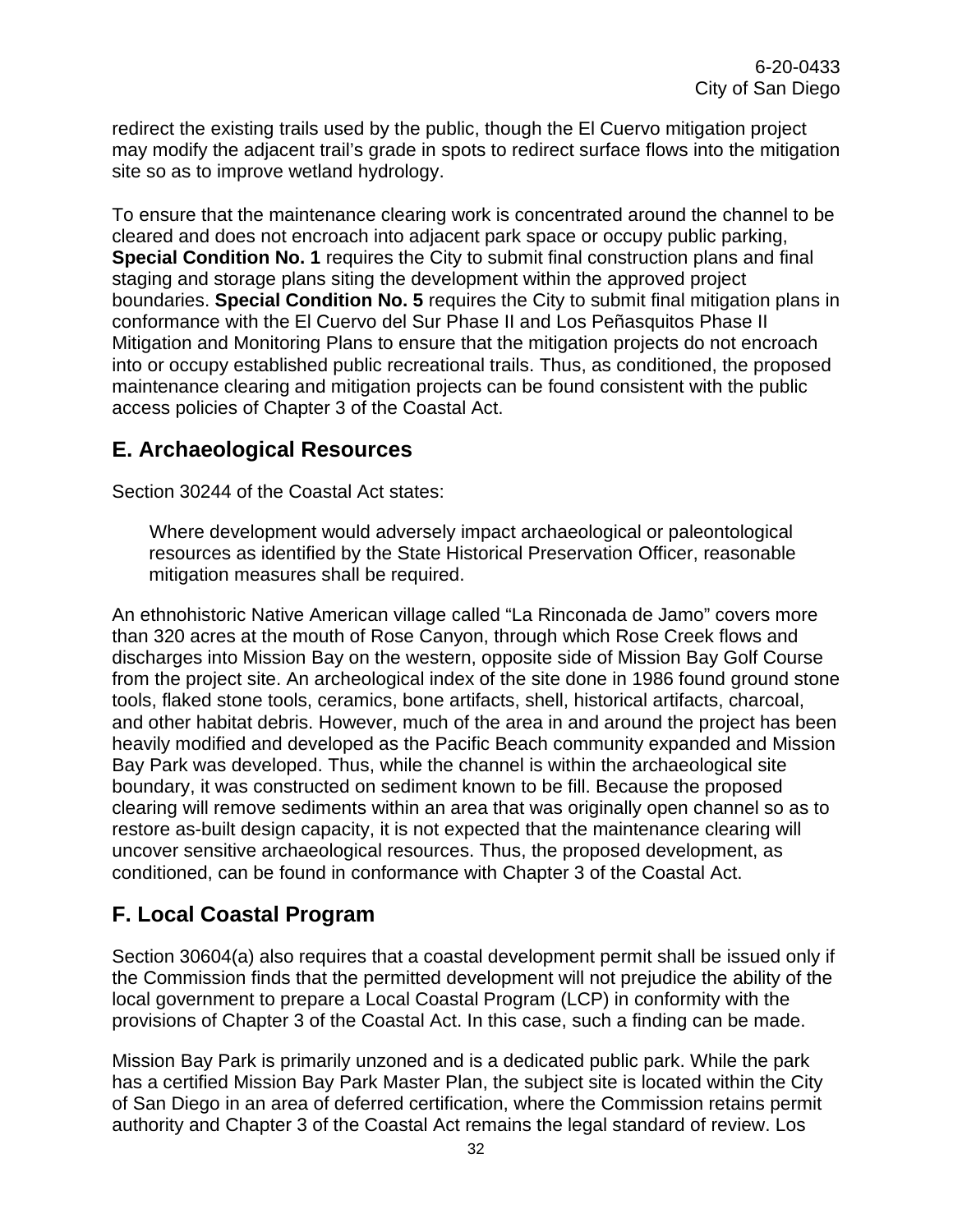Peñasquitos Canyon Preserve is similarly unzoned and is a dedicated urban park and open space. As conditioned, the proposed development is consistent with Chapter 3 of the Coastal Act, and thus, approval of the development, as conditioned, will not prejudice the ability of the City of San Diego to implement a certified LCP for the Mission Bay Park segment.

### <span id="page-32-0"></span>**G. California Environmental Quality Act**

Section 13096 of the Commission's Code of Regulations requires Commission approval of Coastal Development Permits to be supported by a finding showing the permit, as conditioned, to be consistent with any applicable requirements of the California Environmental Quality Act (CEQA). Section 21080.5(d)(2)(A) of CEQA prohibits a proposed development from being approved if there are feasible alternatives or feasible mitigation measures available which would substantially lessen any significant adverse effect which the activity may have on the environment. The Mission Bay Drive 1 Channel is included among the facilities covered by the Municipal Waterways Maintenance Plan (MWMP) master storm water permit that the City has currently submitted to the Commission, and thus this channel clearing was addressed in the Final Environmental Impact Report drafted for the purposes of locally approving the MWMP. (SCH No. 2017071022)

The proposed project has been conditioned in order to be found consistent with the Chapter 3 policies of the Coastal Act. Mitigation measures, including conditions addressing final construction and staging plans, final construction pollution prevention plans, final habitat mitigation and monitoring plans, and disposal of excess spoils will minimize all adverse environmental impacts. As conditioned, there are no feasible alternatives or feasible mitigation measures available which would substantially lessen any significant adverse impact which the activity may have on the environment. Therefore, the Commission finds that the proposed project is the least environmentally damaging feasible alternative and can be found consistent with EQA.